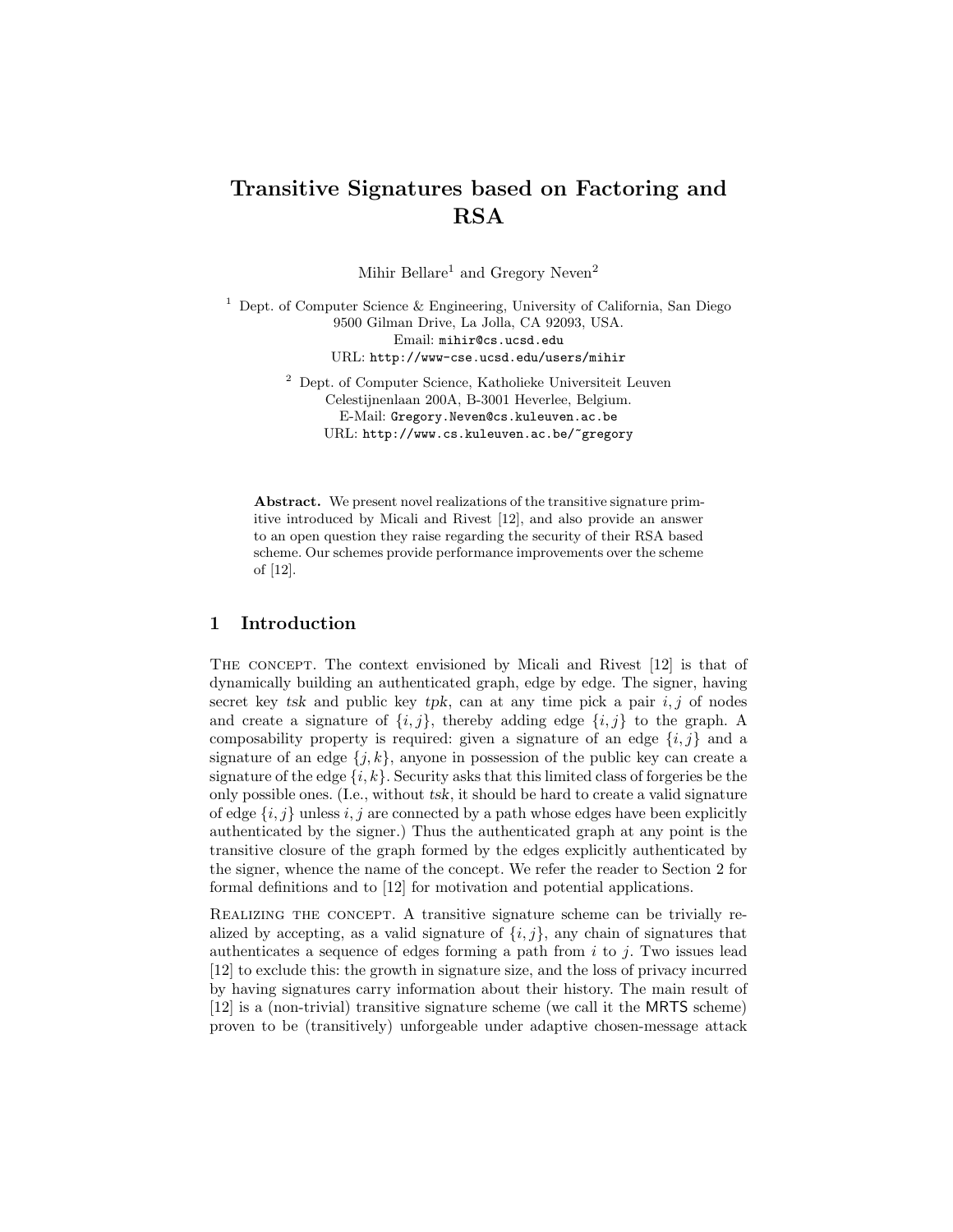| <b>Scheme</b> | Signing cost                                               |                            | Verification cost Composition cost Signature size |                              |
|---------------|------------------------------------------------------------|----------------------------|---------------------------------------------------|------------------------------|
| <b>MRTS</b>   | 2 stand. sigs                                              | 2 stand. verifs            | 2 adds in $\mathbb{Z}_q$                          | 2 stand. sigs                |
|               | $2 \exp$ . in $\mathbb{G}$                                 | $1 \exp$ . in $\mathbb{G}$ |                                                   | 2 points in $\mathbb{G}$     |
|               |                                                            |                            |                                                   | 2 points in $\mathbb{Z}_q$   |
|               | FBTS-1 $\vert$ 2 stand. sigs                               | 2 stand. verifs            | $O( N ^2)$ ops                                    | 2 stand. sigs                |
|               | $O( N ^2)$ ops                                             | $O( N ^2)$ ops             |                                                   | 3 points in $\mathbb{Z}_N^*$ |
|               | <b>FBTS-2</b> 4 sq. roots in $\mathbb{Z}_N^* O( N ^2)$ ops |                            | $O( N ^2)$ ops                                    | 1 point in $\mathbb{Z}_N^*$  |
|               | $RSATS-12$ stand. sigs                                     | 2 stand, verifs            | $O( N ^2)$ ops                                    | 2 stand. sigs                |
|               | 2 RSA encs                                                 | 1 RSA enc.                 |                                                   | 3 points in $\mathbb{Z}_N^*$ |
|               | RSATS-21 RSA dec.                                          | 1 RSA enc.                 | <b>ODS</b>                                        | 1 point in $\mathbb{Z}_N^*$  |

Fig. 1. Cost comparisons amongst transitive signature schemes. The word "stand." refers to operations of the underlying standard signature scheme, which are eliminated for FBTS-2 and RSATS-2.  $\mathbb G$  denotes the group of prime order q used in MRTS, and N denotes a modulus product of two primes as used in the other schemes. Abbreviations used are: "exp." for an exponentiation in the group; "RSA enc." for an RSA encryption; "RSA dec." for an RSA decryption performed given the decryption exponent; "sq. root" for a square root modulo N performed using the prime factors of  $N$ ; and "ops" for the number of elementary bit operations in big-O notation.

(see Section 2 for formal definitions) assuming that the discrete logarithm problem is hard in an underlying prime-order group and assuming security of an underlying standard signature scheme. They also present a natural RSA based transitive signature scheme but point out that even though it seems secure, and a proof of unforgeability under non-adaptive chosen-message attacks exists, there is no known proof of unforgeability under adaptive chosen-message attacks. They thereby highlight the fact that in this domain, adaptive attacks might be harder to provably protect against than non-adaptive ones.

In summary, transitive signatures (unforgeable under adaptive chosen-message attacks) at this point have just a single realization, namely the MRTS scheme. It is standard practice in cryptography to seek new and alternative realizations of primitives of potential interest, both to provide firmer theoretical foundations for the existence of the primitive by basing it on alternative conjectured hard problems and to obtain performance improvements. This paper presents new schemes that accomplish both of these objectives, and also provides an answer to the question about the RSA scheme.

THE NODE CERTIFICATION PARADIGM. It is worth outlining the node certification based paradigm introduced by the MRTS scheme, which will be our starting point. The signer's keys include those of a standard digital signature scheme, and the public key includes additional items. (In the MRTS scheme, this is a group  $\mathbb G$  of prime order q and a pair of generators of  $\mathbb G$ .) The signer associates to each node i in the current graph a *node certificate* consisting of a *public label*  $L(i)$ and a signature of  $(i, L(i))$  under the standard scheme. The signature of an edge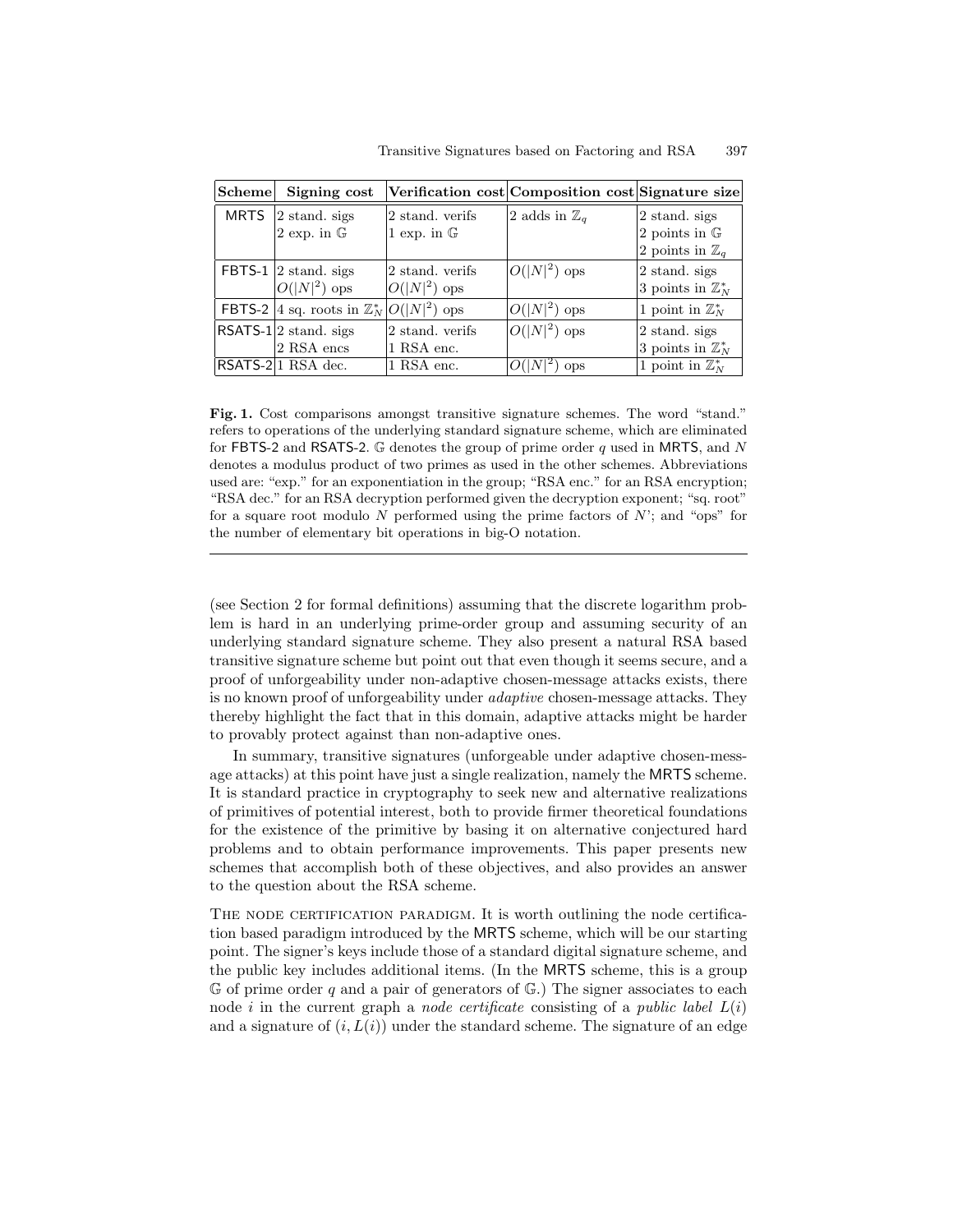contains the certificates of its endpoints plus an *edge label*  $\delta$ . Verification of the signature of an edge involves relating the edge label to the public labels of its endpoints as provided in the node certificates and verifying the standard signatures in the node certificates. Composition involves algebraic manipulation of edge labels.<sup>3</sup>

The paradigm is useful, but brings an associated cost. Producing a signature for an edge can involve computing two normal signatures. The length of an edge signature, containing two node certificates each including a standard signature, can be large even if the edge labels are small.

## 1.1 Transitive Signatures based on Factoring

Our first factoring-based transitive signature (FBTS-1) scheme stays within the node certification paradigm but, by implementing label algebra via square-roots modulo a composite, provides security based on factoring while reducing some costs compared to MRTS.

FBTS-1. The signer has keys for a standard signature scheme, and its public key additionally includes a modulus  $N$  product of two large primes. The public label of a node i is a quadratic residue  $L(i) \in \mathbb{Z}_N^*$ , and an edge label of edge  ${i, j}$  is a square root of  $L(i)L(j)^{-1} \mod N$  assuming  $i < j$ . Composition involves multiplying edge labels modulo  $N$ . We prove that **FBTS-1** is unforgeable under adaptive chosen-message attack, assuming the hardness of factoring the underlying modulus, and assuming security of the underlying standard signature scheme. The delicate part of this proof is an information-theoretic lemma showing that, even under an adaptive chosen-message attack, for any  $\{i, j\}$  not in the transitive closure of the current graph, an adversary has zero advantage in determining which of the square roots of  $L(i)L(j)^{-1}$  is held by the signer.

With regard to costs, we are interested in the computational cost of signing an edge (in the worst case that both endpoints of the edge are not in the current graph); the computational cost of verifying a candidate signature of an edge; the computational cost of composing two edge signatures to obtain another; and the size of a signature. Since FBTS-1 continues to employ the node certification paradigm, it incurs the same costs as MRTS from the use of the standard signature scheme. However, as Figure 1 indicates, it is otherwise cheaper than MRTS for signing and verifying, reducing the extra cost from cubic (exponentiation) to quadratic (a couple of multiplications and an inverse).

FBTS-2: ELIMINATING NODE CERTIFICATES. FBTS-1 is amenable to a modification which eliminates the need for node certificates and thereby removes the standard signature scheme, and all its associated costs, from the picture. The signer's public key is a modulus N product of two primes  $p, q$  that make up the signer's secret key. The public label of a node  $i$  is not chosen by the signer but

<sup>&</sup>lt;sup>3</sup> Note that the signer is stateful, and once quantities associated to a node are created, they are stored and re-used for all edges adjacent to this node. This is important for security. See Section 3 for a discussion of how state can be eliminated.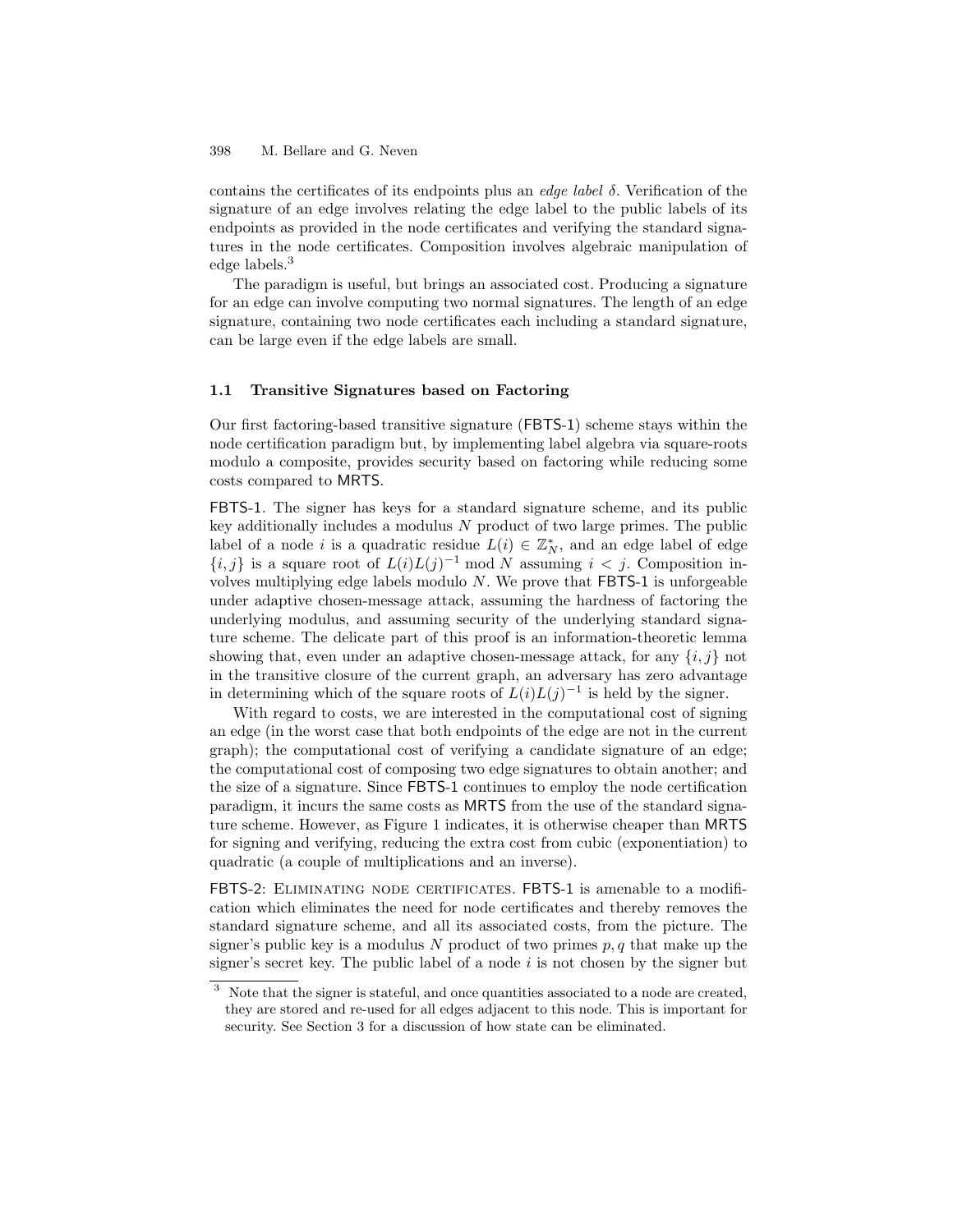|             | Scheme Proven to be unforgeable under <i>adaptive</i> RO Model?<br>chosen-message attack assuming            |     |
|-------------|--------------------------------------------------------------------------------------------------------------|-----|
| <b>MRTS</b> | Security of standard signature scheme<br>Hardness of discrete logarithm problem in a group of<br>prime order | No  |
|             | <b>FBTS-1</b> Security of standard signature scheme<br>Hardness of factoring                                 | No  |
|             | FBTS-2 Hardness of factoring                                                                                 | Yes |
|             | RSATS-1 Security of standard signature scheme<br>RSA is secure against one-more-inversion attack             | No  |
|             | RSATS-2 RSA is secure against one-more-inversion attack                                                      | Yes |

Fig. 2. Provable security attributes of transitive signature schemes. We indicate the assumptions under which there is a proof of unforgeability under adaptive chosenmessage attack, and whether or not the random oracle model is used.

rather specified via the output of a public hash function applied to  $i$ . (A difficulty, addressed in Section 4, is that the hash output might not be a quadratic residue.) We prove that FBTS-2 is unforgeable under adaptive chosen-message attack, assuming the hardness of factoring the underlying modulus, in a model where the hash function is a random oracle [5].

As Figure 1 indicates, the major cost savings is elimination of all costs associated to the standard scheme. However, signing now requires computation of square roots modulo  $N$  by the signer based on the prime factorization of  $N$ , which has cost comparable to an exponentiation modulo  $N$ . Thus overall the main gain is the reduction in signature size.

This hash based modification is made possible by the fact that squaring modulo a composite is a trapdoor function. The MRTS scheme is not amenable to a similar hash-based modification since the discrete exponentiation function is not trapdoor over the prime order groups used in [12].

## 1.2 Transitive Signatures based on RSA

RSATS-1. The RSA-based transitive signature scheme noted in [12] (that we call RSATS-1) employs the node certification paradigm. The signer has keys for a standard signature scheme. Its public key additionally includes an RSA modulus  $N$  and encryption exponent  $e$ , while its secret key includes the corresponding decryption exponent d. The public label of a node i is a point  $L(i) \in \mathbb{Z}_N^*$ , and the edge label of edge  $\{i, j\}$  is  $L(i)^d L(j)^{-d} \text{ mod } N$  assuming  $i < j$ . Composition involves multiplying edge labels modulo  $N$ . One can prove that RSATS-1 is unforgeable under non-adaptive chosen-message attacks assuming the one-wayness of RSA and the security of the underlying standard signature scheme. No adaptive chosen-message attack that succeeds in forgery has been found, but neither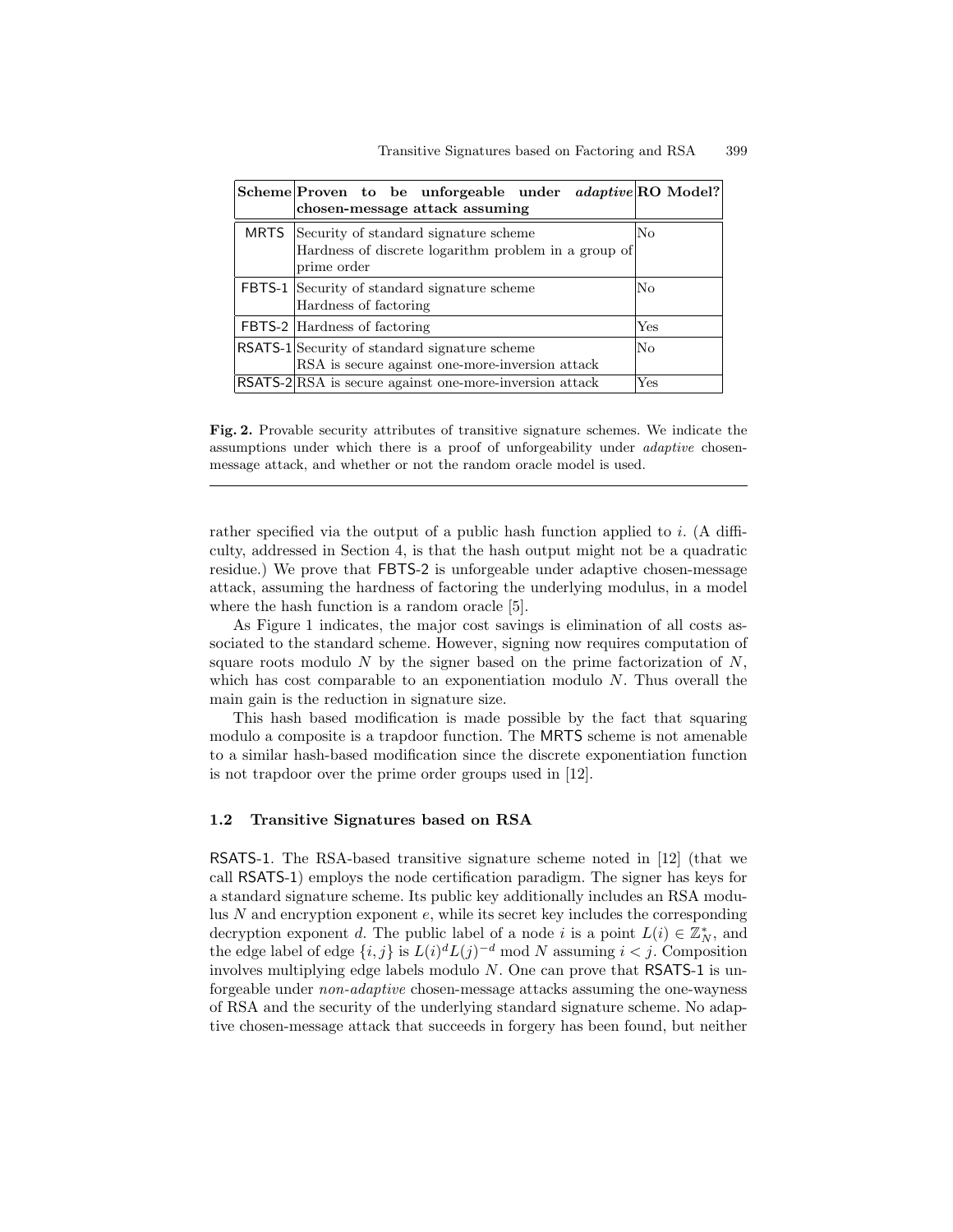has it been proven that RSATS-1 is unforgeable under adaptive chosen-message attack.

One might wonder why proofs exist for MRTS and FBTS-1 but remain elusive for RSATS-1 in spite of the obvious similarities between these schemes. The proofs for MRTS and FBTS-1 exploit the fact that there are multiple valid edge labels for any given edge in the graph, and that finding two different edge labels implies solving the underlying hard problem. With RSATS-1, the edge label is uniquely determined by the two node certificates, and this paradigm fails.

This situation (namely a scheme that appears to resist both attack and proof) is not uncommon in cryptography, and we suggest that it is a manifestation of the fact that the security of the scheme is relying on properties possessed by RSA but going beyond those captured by the assumption that RSA is one-way. Accordingly we seek an alternative, stronger assumption upon which a proof of security can be based.

We prove that RSATS-1 is unforgeable under adaptive chosen-message attacks under the assumption that RSA is secure under one-more-inversion (and the standard signature scheme is secure). This assumption was introduced by [2], who used it to prove the security of Chaum's blind signature scheme [7]. It was also used in [4] to prove security of the GQ identification scheme [10] against impersonation under active attack.

Security under one more inversion considers an adversary given input an RSA public key  $N, e$ , and two oracles. The *challenge* oracle takes no inputs and returns a random target point in  $\mathbb{Z}_N^*$ , chosen anew each time the oracle is invoked. The *inversion* oracle given  $y \in \mathbb{Z}_N^*$  returns  $y^d \mod N$  where d is the decryption exponent corresponding to e. The assumption states that it is computationally infeasible for the adversary to output correct inverses of all the target points if the number of queries it makes to its inversion oracle is strictly less than the number of queries it makes to its challenge oracle. When the adversary makes one challenge query and no inversion queries, this reduces to the standard onewayness assumption.

RSATS-2. The trapdoorness of the RSA function makes RSATS-1 amenable to the elimination of node certificates via hashing, based on ideas similar to the ones we introduced above. We present RSATS-2, a transitive signature scheme that is unforgeable under adaptive chosen-message attacks in the random oracle model assuming RSA is secure against one-more-inversion. The public label of a node  $i$  is not chosen by the signer but rather implicitly specified as the output of a hash function applied to  $i$ , and RSA decryption is used to compute edge labels. Finally we note that RSATS-2 is the only one of the schemes discussed here whose signer is naturally stateless.

Figures 1 and 2 summarize, respectively, the costs and provable-security attributes of the various schemes we have introduced, and compare them with the MRTS scheme.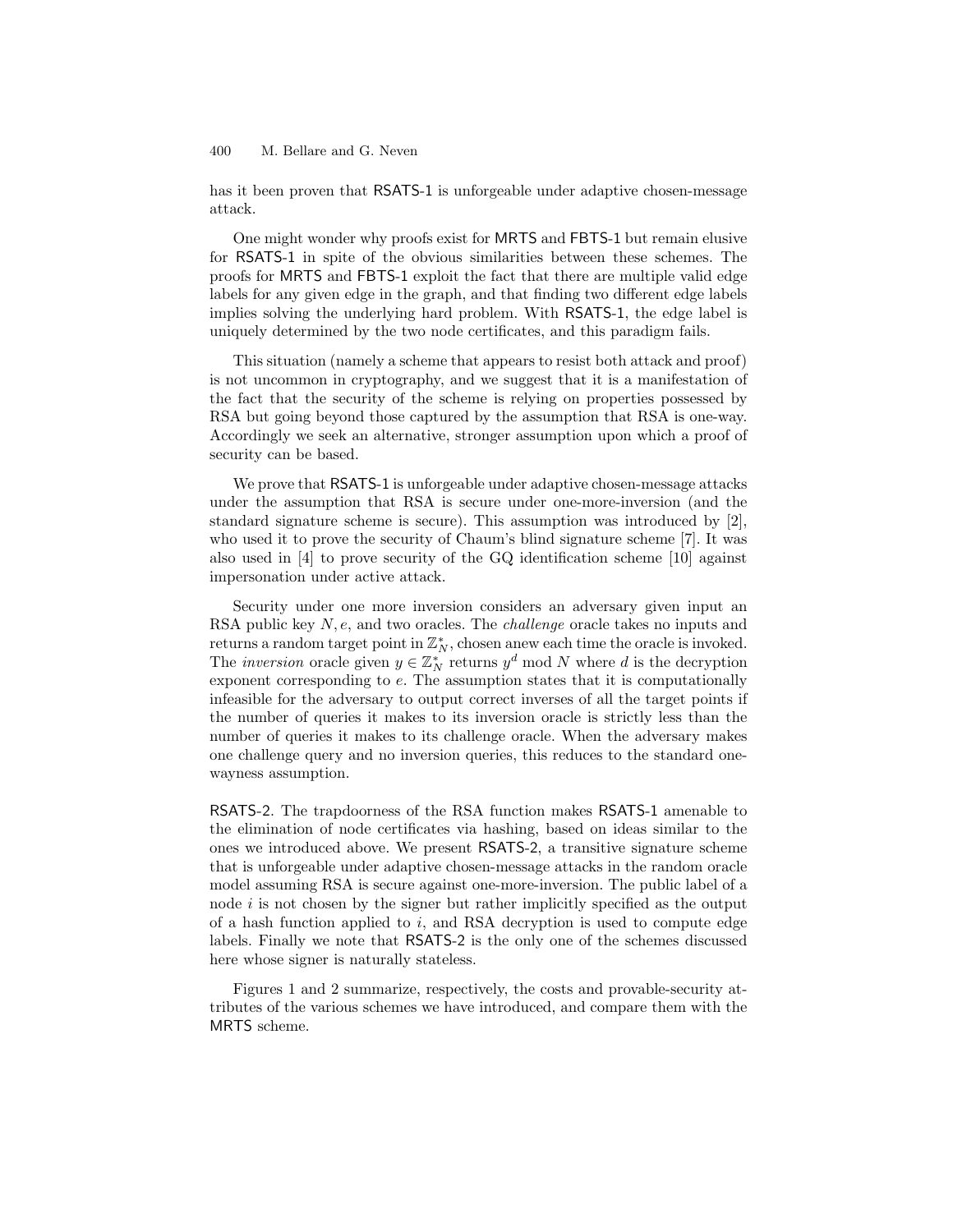### 1.3 Definitional Contributions

Regarding the composability property, Micali and Rivest [12, p. 238] (we have modified the notation to be consistent with ours) say: "... if someone sees Alice's signatures on edges  $\{i, j\}$  and  $\{j, k\}$  then that someone can easily compute a valid signature on edge  $\{i, k\}$  that is indistinguishable from a signature on that edge that Alice would have produced herself." This seems to suggest that composition is only required to work when the given signatures were explicitly produced by the signer, but in fact we want composition to work even if the given signatures were themselves obtained via composition. Formulating an appropriate requirement turns out to be more delicate than one might imagine. One could require the simple condition that valid signatures (meaning, ones accepted by the verification algorithm relative to the signer's public key) can be composed to yield valid signatures. (This would follow [11], who require a condition that implies this.) But this requirement is too strong in the current context. Indeed, the MRTS scheme does not meet it, meaning there are valid signatures which, when composed, yield an invalid signature. The same is true for our schemes.

It can be proved that for MRTS and our schemes, finding valid signature inputs that make the composition algorithm return an invalid signature is computationally hard assuming the scheme is secure. But we prefer to not tie correctness of composition to security. Instead, we formulate correctness of composition via a recursive requirement that says that as long as one obtains signatures either directly via the signer or by applying the composition operation to signatures previously legitimately obtained or generated, then the resulting signature is valid. (This would be relatively easy to formulate if the signer was stateless, but needs more care due to the fact that the natural formulation of transitive signature schemes often results in a stateful signer.) As part of the formalization we provide in Definition 1, we follow [11] and require a very strong form of the indistinguishability requirement mentioned in the quote above, namely that the signature output by the composition algorithm is not just indistinguishable from, but identical to, the one the signer would have produced. (As argued in [11], this guarantees privacy.) The MRTS scheme, as well as all our schemes, meet this strong definition.

## 1.4 Related Work

Transitive signatures are one case of a more general concept promulgated by Rivest [14] in talks, namely that of signature schemes that admit forgery of signatures derived by some specific operation on previous signatures but resist other forgeries. Johnson, Molnar, Song and Wagner [11] formalize a notion of homomorphic signature schemes that captures this. Context Extraction Signatures, as introduced earlier by [15], as well as redactable signatures and set-homomorphic signatures [11], fall in this framework. A signature scheme that is homomorphic with respect to the prefix operation is presented by Chari, Rabin and Rivest [6].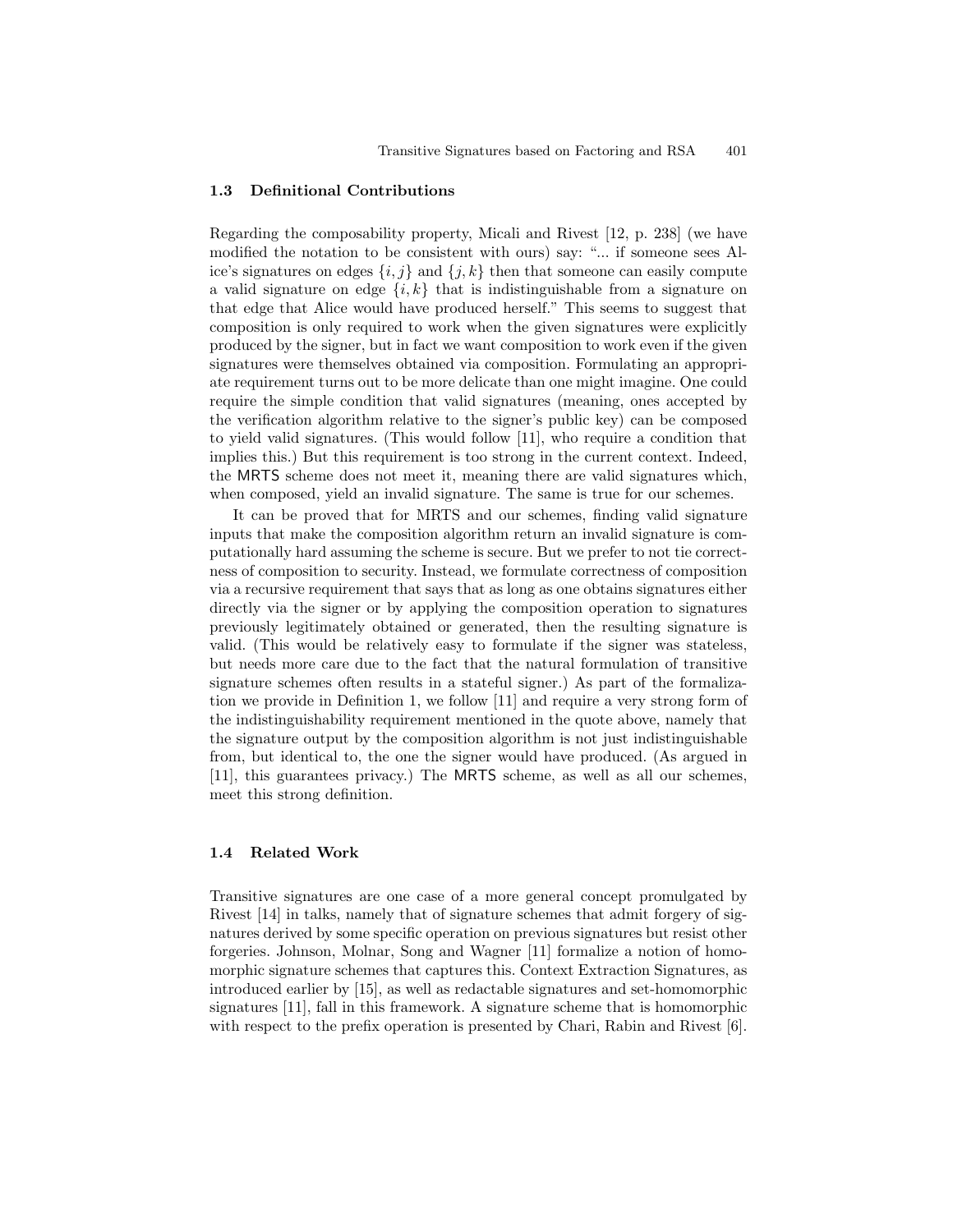$(tpk, tsk) \stackrel{R}{\leftarrow}$  TKG $(1^k)$  $S \leftarrow \emptyset$ ; Legit  $\leftarrow$  true; NotOK  $\leftarrow$  false Run A with its oracles until it halts, replying to its oracle queries as follows: If A makes  $\overline{TS}$ ign query i, j then If  $i = j$  then Legit  $\leftarrow$  false Else Let  $\sigma$  be the output of the TSign oracle and let  $S \leftarrow S \cup \{(\{i, j\}, \sigma)\}\$ If  $TVf(tpk, i, j, \sigma) = 0$  then NotOK  $\leftarrow$  true If A makes Comp query  $i, j, k, \sigma_1, \sigma_2$  then If  $[(\{i, j\}, \sigma_1) \notin S \text{ OR } (\{j, k\}, \sigma_2) \notin S \text{ OR } i, j, k \text{ are not all distinct}]$  then Legit ← false Else Let  $\sigma$  be the output of the Comp oracle and let  $S \leftarrow S \cup \{(\{i,k\}, \sigma)\}\$ Let  $\tau \leftarrow \mathsf{TSign}(tsk, i, k)$ If  $[(\sigma \neq \tau)$  or TVf $(tpk, i, k, \sigma) = 0]$  then NotOK  $\leftarrow$  true When  $A$  halts, output (Legit  $\land$  NotOK) and halt

Fig. 3. Experiment used to define correctness of the transitive signature scheme  $TS =$ (TKG, TSign, TVf, Comp).

# 2 Definitions

NOTATION. We let  $\varepsilon$  denote the empty string and  $\parallel$  the concatenation operator on strings. We let  $\mathbb{N} = \{1, 2, ...\}$  be the set of positive integers. The notation  $x \stackrel{R}{\leftarrow} S$ denotes that  $x$  is selected randomly from set  $S$ . If  $A$  is a possibly randomized algorithm then the notation  $x \stackrel{R}{\leftarrow} A(a_1, a_2, \ldots)$  denotes that x is assigned the outcome of the experiment of running A on inputs  $a_1, a_2, \ldots$ 

GRAPHS. All graphs in this paper are undirected. A graph  $G^* = (V^*, E^*)$  is said to be transitively closed if for all nodes  $i, j, k \in V^*$  such that  $\{i, j\} \in E^*$  and  $\{j,k\} \in E^*$ , it also holds that  $\{i,k\} \in E^*$ ; or in other words, edge  $\{i,j\} \in E^*$ whenever there is a path from i to j in  $G^*$ . If  $G = (V, E)$  is a graph, its transitive closure is the graph  $\tilde{G} = (V, \tilde{E})$  where  $\{i, j\} \in \tilde{E}$  iff there is a path from i to j in G. Note that the transitive closure of any graph G is a transitively closed graph. Also note that any transitively closed graph can be partitioned into connected components such that each component is a complete graph.

Transitive signature schemes and their correctness. A transitive signature scheme  $TS = (TKG, TSign, TVf, Comp)$  is specified by four polynomialtime algorithms, and the functionality is as follows:

- The randomized key generation algorithm **TKG** takes input  $1^k$ , where  $k \in \mathbb{N}$ is the security parameter, and returns a pair  $(tpk,tsk)$  consisting of a public key and matching secret key.
- The *signing algorithm* TSign, which could be stateful or randomized (or both), takes input the secret key tsk and nodes  $i, j \in \mathbb{N}$ , and returns a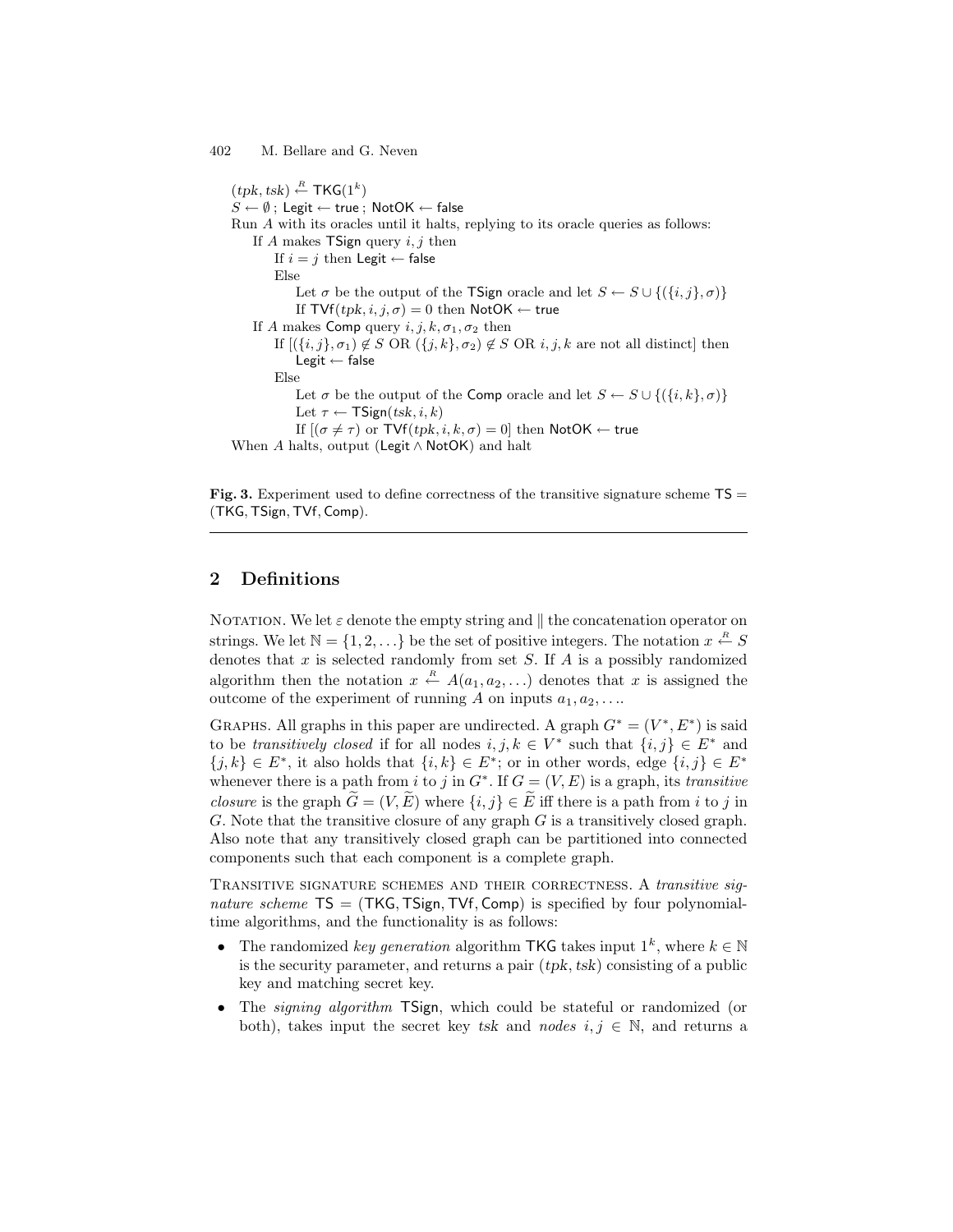value called an *original signature* of edge  $\{i, j\}$  relative to tsk. If stateful, it maintains state which it updates upon each invocation.

- The deterministic *verification* algorithm TVf, given tpk, nodes  $i, j \in \mathbb{N}$ , and a candidate signature  $\sigma$ , returns either 1 or 0. In the former case we say that  $\sigma$  is a *valid* signature of edge  $\{i, j\}$  relative to tpk.
- The deterministic *composition* algorithm Comp takes tpk, nodes i, j,  $k \in \mathbb{N}$ and values  $\sigma_1, \sigma_2$  to return either a value  $\sigma$  or a symbol  $\perp$  to indicate failure.

The above formulation makes the simplifying assumption that the nodes of the graph are positive integers. In practice it is desirable to allow users to name nodes via whatever identifiers they choose, but these names can always be encoded as integers, so we keep the formulation simple.

Naturally, it is required that if  $\sigma$  is an original signature of edge  $\{i, j\}$  relative to tsk then it is a valid signature of  $\{i, j\}$  relative to tpk.

As discussed in Section 1.3, formulating a correctness requirement for the composition algorithm is more delicate. Micali and Rivest [12] seem to suggest that composition is only required to work when the given signatures were explicitly produced by the signer, but in fact we want composition to work even if the given signatures were themselves obtained via composition. Furthermore the indistinguishability requirement is not formalized in [12].

Definitions taking these issues into account are however provided in [11]. They ask that whenever the composition algorithm is invoked on valid signatures (valid means accepted by the verification algorithm relative to the signer's public key) it returns the same signature as the signer would produce. This captures indistinguishability in a strong way that guarantees privacy. However, one implication of their definition is that whenever the composition algorithm is invoked on valid signatures, it returns a valid signature, and this last property is not true of known node certification based transitive signature schemes such as MRTS, FBTS-1 and RSATS-1. For these schemes, it is possible to construct examples of valid signature inputs that, when provided to the composition algorithm, result in the latter failing (returning  $\perp$  because it cannot compose) or returning an invalid signature. (Roughly, this is because composition of a signature  $\sigma_1$  of  $\{i, j\}$  with a signature  $\sigma_2$  of  $\{j, k\}$  in these schemes requires that the public labels of node j as specified in  $\sigma_1$  and  $\sigma_2$  be the same. Validity of the individual signatures cannot guarantee this.)

This is not a weakness in the schemes, because in practice composition is applied not to arbitrary valid signatures but to ones that are legitimate, the latter being recursively defined: a signature is legitimate if it is either obtained directly by the signer, or obtained by applying the composition algorithm to legitimate signatures. What it points to is that we need to formulate a new correctness definition for composition that captures this intuition and results in a notion met by the known transitive signature schemes. Roughly, we would like a formulation that says that if the composition algorithm is invoked on legitimate signatures, then it returns the same signature as the signer would have produced. (Here, we are continuing to follow [11] in capturing indistinguishability by the strong requirement that composed signatures are identical to original ones, but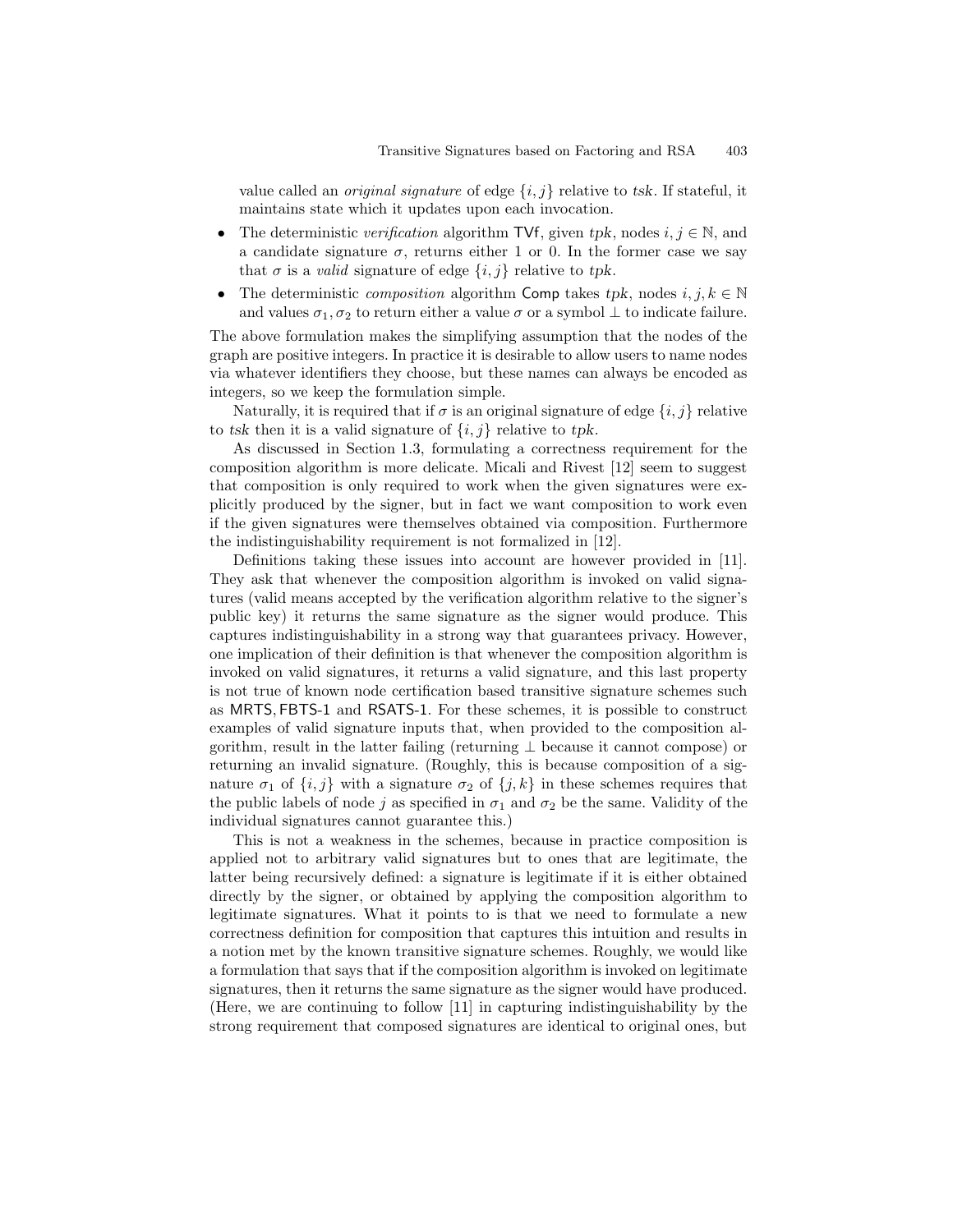weakening their requirement by asking that this be true not for all valid signature inputs to the composition algorithm, but only for legitimate inputs.)

The formalization would be relatively simple (the informal description above would pretty much be it) if the signing algorithm were stateless, but the natural formulation of numerous transitive signature schemes seems to be in terms of a stateful signing algorithm. In this case, it is not clear what it means that the output of the composition algorithm is the same as that of the signer, since the latter's output depends on its internal state which could be different at different times. To obtain a formal definition of correctness that takes into account the statefulness of the signing algorithm, we proceed as follows. We associate to any algorithm A (deterministic, halting, but not computationally limited) and security parameter  $k \in \mathbb{N}$  the experiment of Figure 3, which provides A with oracles

 $\mathsf{TSign}(tsk, \cdot, \cdot)$  and  $\mathsf{Comp}(tpk, \cdot, \cdot, \cdot, \cdot)$ ,

where tpk, tsk have been produced by running TKG on input  $1<sup>k</sup>$ . In this experiment, the TSign oracle maintains state, and updates this state each time it is invoked. It also tosses coins anew at each invocation if it is randomized.

Definition 1. We say that the transitive signature scheme TS is correct if for every (computationally unbounded) algorithm  $A$  and every  $k$ , the output of the experiment of Figure 3 is true with probability zero.

The experiment computes a boolean Legit which is set to false if A ever makes an "illegitimate" query. It also computes a boolean NotOK which is set to true if a signature returned by the composition algorithm differs from the original one. To win, A must stay legitimate (meaning  $Legit = true$ ) but violate correctness (meaning  $\text{NotOK} = \text{true}$ ). The experiment returns true iff A wins. The definition requires that this happen with probability zero.

SECURITY OF TRANSITIVE SIGNATURE SCHEMES. We recall the notion of security of [12]. Associated to transitive signature scheme  $TS = (TKG, TSign, TVf, Comp)$ , adversary F and security parameter  $k \in \mathbb{N}$  is an experiment, denoted

# $\mathbf{Exp}_{\mathsf{TS},F}^{\mathrm{tu-cma}}(k)$  ,

that returns  $1$  if and only if  $F$  is successful in its attack on the scheme. The experiment begins by running TKG on input  $1^k$  to get keys (tpk, tsk). If we are in the random oracle model, it also chooses the appropriate hash functions at random. It then runs  $F$ , providing this adversary with input tpk and oracle access to the function  $\mathsf{TSign}(tsk, \cdot, \cdot)$ . The oracle is assumed to maintain state or toss coins as needed. Eventually, F will output  $i', j' \in \mathbb{N}$  and some value  $\sigma'$ . Let E be the set of all edges  $\{a, b\}$  such that F made oracle query a, b, and let V be the set of all integers  $a$  such that  $a$  is adjacent to some edge in  $E$ . We say that F wins if  $\sigma'$  is a valid signature of  $\{i',j'\}$  relative to tpk but edge  $\{i',j'\}$  is not in the transitive closure G of graph  $G = (V, E)$ . The experiment returns 1 if  $F$  wins and 0 otherwise. The *advantage* of  $F$  in its attack on TS is the function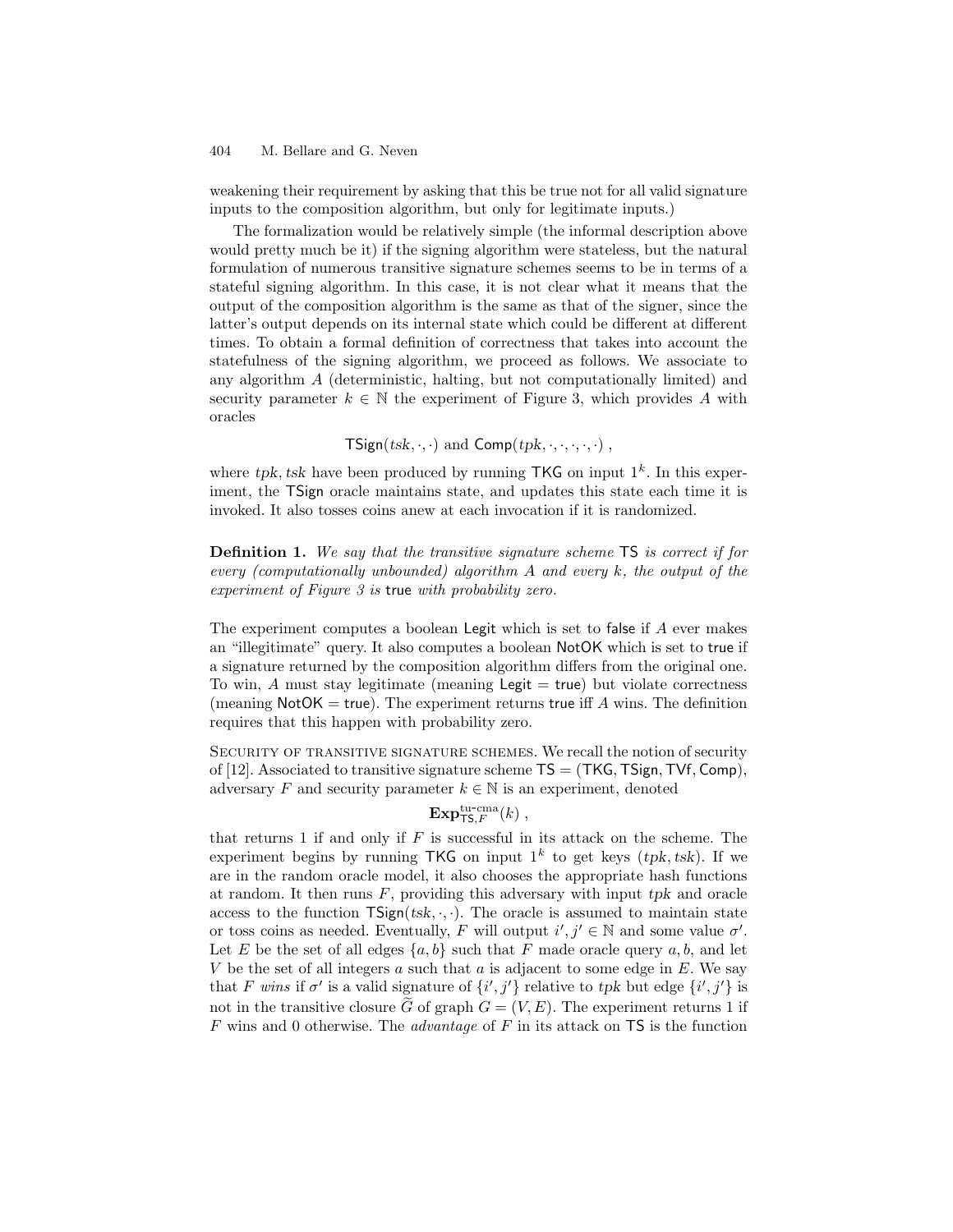$\mathbf{Adv}_{\mathsf{TS},F}^{\text{tu-cma}}(\cdot)$  defined for  $k \in \mathbb{N}$  by

$$
\mathbf{Adv}_{\mathsf{TS},F}^{\text{tu-cma}}(k) = \Pr\left[\mathbf{Exp}_{\mathsf{TS},F}^{\text{tu-cma}}(k) = 1\right],
$$

the probability being over all the random choices made in the experiment. We say that TS is transitively unforgeable under adaptive chosen-message attack if the function  $\mathbf{Adv}_{\mathsf{TS},F}^{\text{tur-cma}}(\cdot)$  is negligible for any adversary F whose running time is polynomial in the security parameter  $k$ .

RO model. Some of our schemes will be defined in the random oracle model [5], which means that the algorithms TSign,TVf, Comp all have oracle access to one or more functions which in the correctness and security experiments are assumed to be drawn at random from appropriate spaces. Formally, both the experiment of Figure 3 and  $\text{Exp}_{\text{TS},F}^{\text{tu-cma}}(k)$  are augmented to choose a function mapping  $\{0,1\}^*$  to  $\{0,1\}^k$  at random, and the adversary, as well as the TSign, TVf, Comp algorithms, then get oracle access to this function. In Definition 1, the probability includes the choice of these functions, and so does the probability in the definition of  $\mathbf{Adv}_{\mathsf{TS},F}^{\text{tur-cma}}(k)$ . Usually the scheme will need to construct out of the given function a function  $H$  with suitable range depending on the public key.

Standard signature schemes. Some of our schemes use an underlying standard digital signature scheme  $SDS = (SKG, SSign, SVf)$ , described as usual via its polynomial-time key generation, signing and verification algorithms. We use the security definition of  $[9]$ , where the forger  $B$  is given adaptive oracle access to the signing algorithm, and its advantage  $\mathbf{Adv}_{\mathsf{SDS},B}^{\text{uf-cma}}(k)$  in breaking SDS is defined as the probability that it outputs a valid signature for a message that was not one of its previous oracle queries. The scheme SDS is said to be secure against forgery under adaptive chosen-message attack if  $\mathbf{Adv}_{\mathsf{SDS},B}^{\text{uf-cma}}(\cdot)$  is negligible for every forger  $B$  with running time polynomial in the security parameter  $k$ .

## 3 A Transitive Signature Scheme based on Factoring

FACTORING PROBLEM. A modulus generator is a randomized, polynomial-time algorithm that on input  $1^k$  returns a triple  $(N, p, q)$  where  $N = pq, 2^{k-1} \leq$  $N < 2<sup>k</sup>$ , and p, q are distinct, odd primes. There are numerous possible modulus generators which differ in the structure of the primes chosen or the distribution under which they are chosen. We do not restrict the type of generator, but only assume that the associated factoring problem is hard. Formally, for any modulus generator MG, adversary A and  $k \in \mathbb{N}$  we let

$$
\mathbf{Adv}_{\mathsf{MG},A}^{\text{fac}}(k) = \Pr\left[r \in \{p,q\} : (N,p,q) \stackrel{R}{\leftarrow} \mathsf{MG}(1^k) ; r \stackrel{R}{\leftarrow} A(k,N) \right].
$$

We say that *factoring is hard relative to* **MG** if the function  $\mathbf{Adv}_{\mathsf{MG},A}^{\text{fac}}(\cdot)$  is negligible for every A whose running time is polynomial in  $k$ .

The scheme. We are given a modulus generator MG and a standard digital signature scheme  $SDS = (SKG, SSign, SVf)$ . We associate to them a transitive signature scheme  $FBTS-1 = (TKG, TSign, TVf, Comp)$  defined as follows: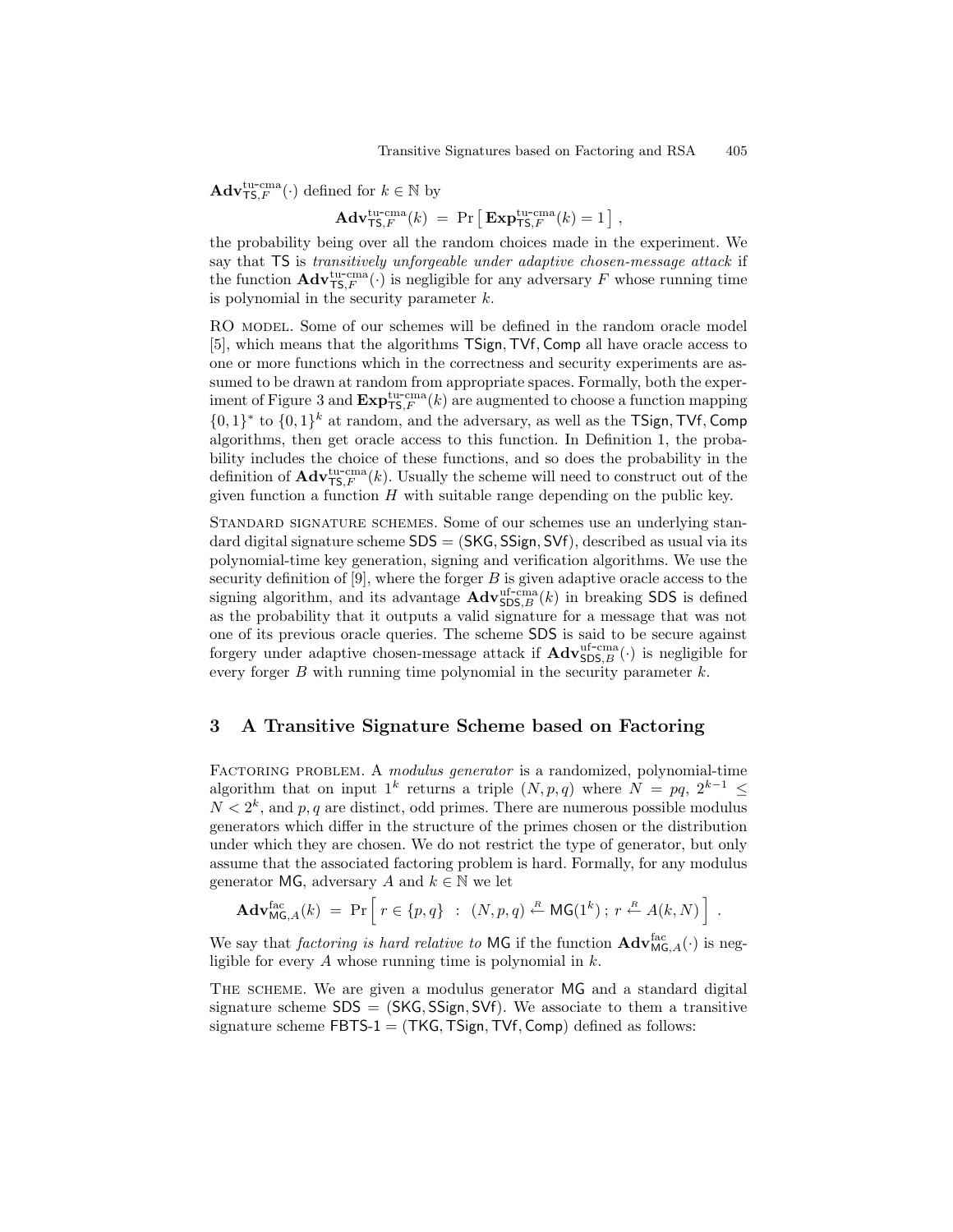- Given input  $1^k$ , the key generation algorithm TKG first runs SKG on input  $1^k$ to generate a key pair (spk,ssk) for the standard signature scheme SDS. It then runs the modulus generator MG on input  $1^k$  to get a triple  $(N, p, q)$ . It outputs  $tpk = (N, spk)$  as the public key of the transitive signature scheme and  $tsk = (N, ssk)$  as the matching secret key. Note that the primes p, q are discarded and in particular not part of the secret key.
- The signing algorithm TSign maintains state  $(V, \ell, L, \Sigma)$  where  $V \subseteq \mathbb{N}$  is the set of all queried nodes, the function  $\ell: V \to \mathbb{Z}_N^*$  assigns to each node  $i \in V$ a secret label  $\ell(i) \in \mathbb{Z}_N^*$ , while the function L:  $\hat{V} \to \tilde{\mathbb{Z}_N^*}$  assigns to each node  $i \in V$  a public label  $\tilde{L}(i)$ , and the function  $\Sigma: V \to \{0,1\}^*$  assigns to each node i a standard signature on  $i||L(i)$  under ssk. When invoked on inputs tsk, i, j, meaning when asked to produce a signature on edge  $\{i, j\}$ , it does the following:

If 
$$
j < i
$$
 then  $l \leftarrow j$ ;  $j \leftarrow i$ ;  $i \leftarrow l$  // swap  $i$  and  $j$  if necessary. If  $i \notin V$  then  $V \leftarrow V \cup \{i\}$ ;  $\ell(i) \stackrel{\text{R}}{\leftarrow} \mathbb{Z}_N^*$ ;  $L(i) \leftarrow \ell(i)^2 \mod N$ ;  $\Sigma(i) \leftarrow \text{Sign}(ssk, i||L(i))$ . If  $j \notin V$  then  $V \leftarrow V \cup \{j\}$ ;  $\ell(j) \stackrel{\text{R}}{\leftarrow} \mathbb{Z}_N^*$ ;  $L(j) \leftarrow \ell(j)^2 \mod N$ ;  $\Sigma(j) \leftarrow \text{Sign}(ssk, j||L(j))$ .  $\delta \leftarrow \ell(i)\ell(j)^{-1} \mod N$ ;  $C_i \leftarrow (i, L(i), \Sigma(i))$ ;  $C_j \leftarrow (j, L(j), \Sigma(j))$ . Return  $(C_i, C_j, \delta)$  as the signature of  $\{i, j\}$ .

We refer to  $(l, L(l), \Sigma(l))$  as a *certificate* of node l.

• The verification algorithm TVf, on input  $tpk = (N, spk)$ , nodes i, j and a candidate signature  $\sigma$ , proceeds as follows:

If  $j < i$  then  $l \leftarrow j$ ;  $j \leftarrow i$ ;  $i \leftarrow l$  // swap i and j if necessary Parse  $\sigma$  as  $(C_i, C_j, \delta)$ , parse  $C_i$  as  $(i, L_i, \Sigma_i)$ , parse  $C_j$  as  $(j, L_j, \Sigma_j)$ If  $\mathsf{SVf}(spk, i||L_i, \Sigma_i) = 0$  or  $\mathsf{SVf}(spk, j||L_j, \Sigma_j) = 0$  then return 0 If  $L_i \equiv \delta^2 L_j \mod N$  then return 1 else return 0.

The composition algorithm Comp takes nodes  $i, j, k$ , a signature  $\sigma_1 = (C_1,$  $C_2$ ,  $\delta_1$ ) of  $\{i, j\}$  and a signature  $\sigma_2 = (C_3, C_4, \delta_2)$  of  $\{j, k\}$ , and proceeds as follows:

Let  $C_i \in \{C_1, C_2\}$  be such that  $C_i$  parses as  $(i, L_i, \Sigma_i)^4$ Let  $C_j \in \{C_1, C_2\}$  be such that  $C_j$  parses as  $(j, L_j, \Sigma_j)$ If  $C_j \notin \{C_3, C_4\}$  then return  $\perp$ Let  $C_k \in \{C_3, C_4\}$  be such that  $C_k$  parses as  $(k, L_k, \Sigma_k)$ If  $j < i < k$  then  $\delta \leftarrow \delta_1^{-1} \delta_2 \bmod N$  ; Return  $(C_i, C_k, \delta)$ If  $i < j < k$  then  $\delta \leftarrow \delta_1 \delta_2 \mod N$ ; Return  $(C_i, C_k, \delta)$ If  $i < k < j$  then  $\delta \leftarrow \delta_1 \delta_2^{-1} \bmod N$ ; Return  $(C_i, C_k, \delta)$ If  $j < k < i$  then  $\delta \leftarrow \delta_1 \delta_2^{-1} \bmod N$ ; Return  $(C_k, C_i, \delta)$ If  $k < j < i$  then  $\delta \leftarrow \delta_1 \delta_2 \mod N$ ; Return  $(C_k, C_i, \delta)$ If  $k < i < j$  then  $\delta \leftarrow \delta_1^{-1} \delta_2 \text{ mod } N$ ; Return  $(C_k, C_i, \delta)$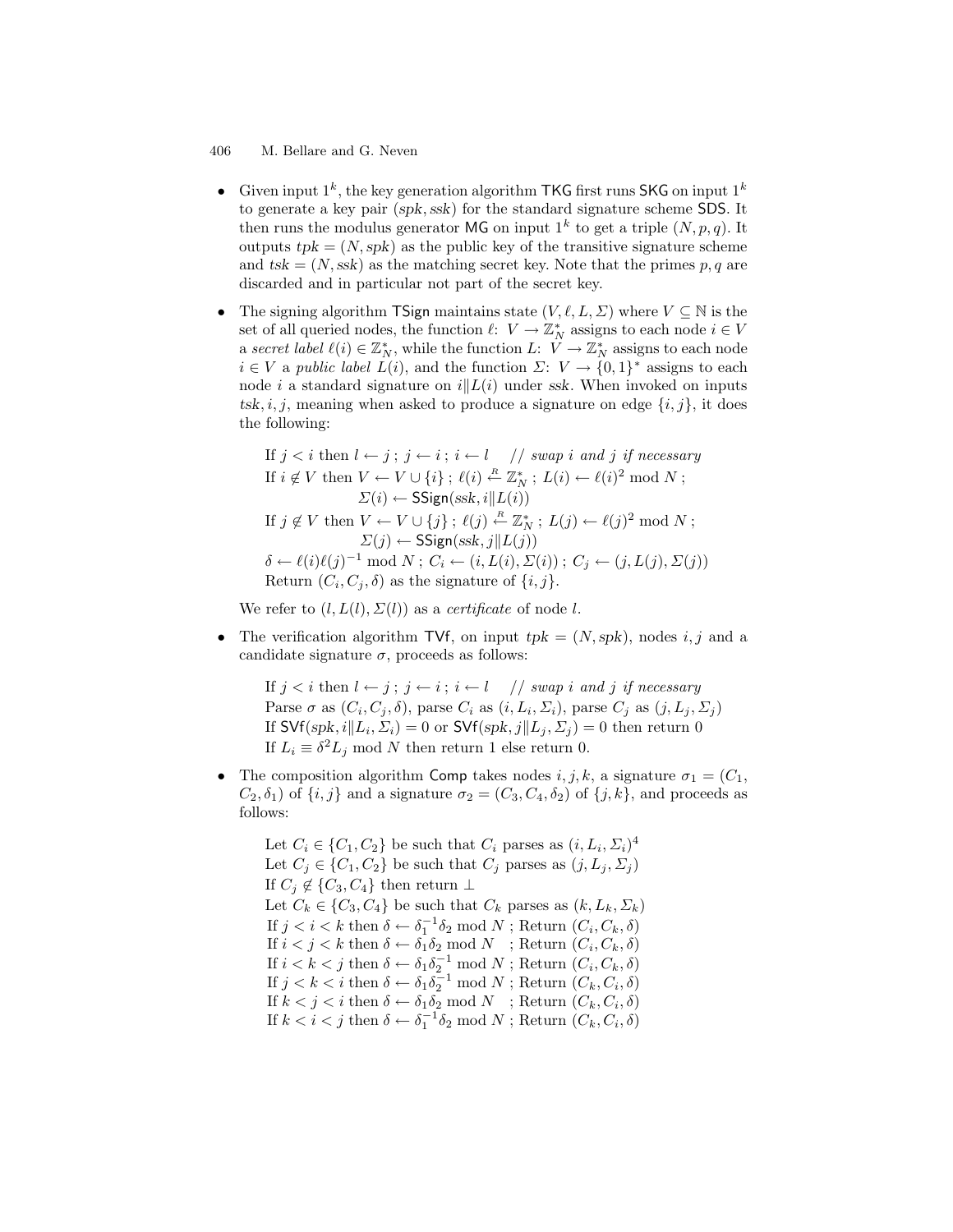A proof by induction can be used to show the following.

Proposition 1. The FBTS-1 transitive signature scheme described above satisfies the correctness requirement of Definition 1.

The proof is provided in [3]. We note that it was to ensure that this correctness requirement is met that we have been detailed regarding the specification of the composition algorithm above. We point in particular to the fact that the composition algorithm checks that the certificate  $C_i$  in the given signature of  ${i, j}$  exactly matches the one in the given signature of  ${j, k}$ . This ensures that the public labels in these two certificates match, which is important in the proof of Proposition 1.

Eliminating state. The signing algorithm of the FBTS-1 scheme is stateful. It is important for composition that the signer associates a single public label to node  $i$ , and it is important for security that it associates to this a single secret label  $\ell(i)$ . (Else it would soon give away two different square roots of  $L(i)$ .) The MRTS, FBTS-2 and RSATS-1 schemes also have stateful signing algorithms, pointing to the fact that the natural formulation of many transitive signature schemes is in terms of a stateful signing algorithm. However, we note here that a simple transformation can be used to make the signer stateless, if so desired, without loss of security. Namely, let the signer's secret key include a key K specifying an instance  $F_K$  from a pseudorandom function family F [8], and use  $F_K(i)$  as the underlying coins (randomness) for all choices made by the signer related to node  $i$ . This enables the signer to recompute quantities as it needs rather than store them and yet be consistent, always creating the same quantities for a given node. Having pointed this out, however, in the rest of the paper we continue to work with stateful signing algorithms, since they are more natural and convenient in this context.

Computational costs. The cost for the signature algorithm is dominated by multiplications and inversions modulo  $N$ , for both of which there exist algorithms quadratic in  $|N|$ , and the cost of generating two standard signatures, which depends on the choice of underlying standard signature scheme. It is not strictly necessary to test membership in  $\mathbb{Z}_N^*$ , because it is very unlikely that a randomly generated value is not coprime with N. Verification takes a couple of multiplications mod  $N$  and two standard signature verifications. The composition of two signatures involves one multiplication and possibly an inversion in  $\mathbb{Z}_N^*$ .

SECURITY. Forging a signature for FBTS-1 is trivial if an insecure instance is used for the modulus generator MG or the standard signature scheme SDS. The following theorem, however, states that the construction of FBTS-1 contains no weaknesses other than those induced by the underlying primitives.

<sup>&</sup>lt;sup>4</sup> This means that we assign the name  $C_i$  to whichever of  $C_1, C_2$  has its first component equal to the integer  $i$ . It is understood that if this is not possible then the algorithm halts and returns  $\perp$ . The same is true for the other similar steps that follow.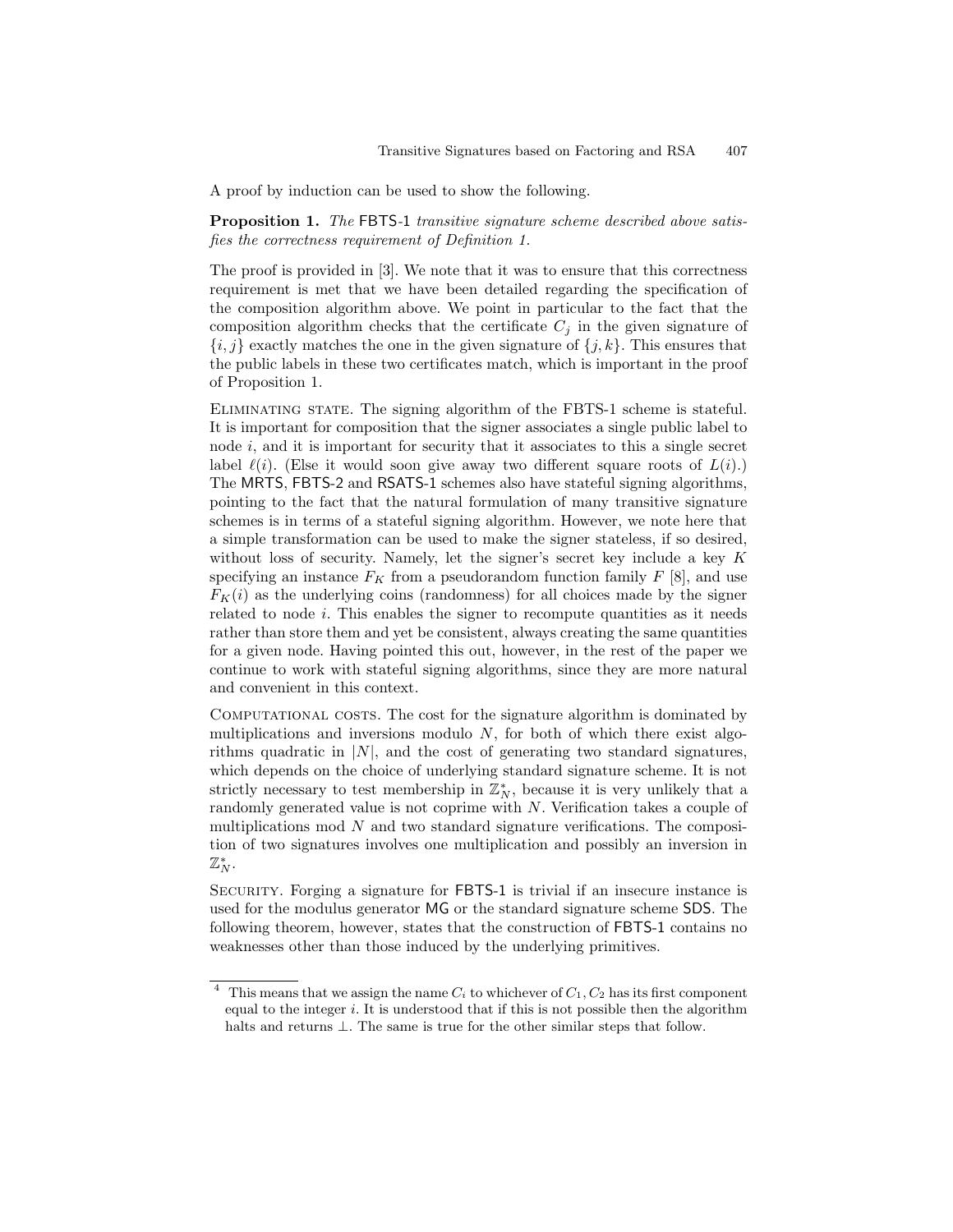**Theorem 1.** Let MG be a modulus generator and let  $SDS = (SKG, SSign, SVf)$ be a standard digital signature scheme. Let FBTS-1 be the transitive signature scheme associated to them as defined above. If the factoring problem associated to MG is hard and SDS is secure against forgery under adaptive chosen-message attack, then FBTS-1 is transitively unforgeable under adaptive chosen-message attack.

We briefly sketch how a forgery for FBTS-1 can be used to either factor numbers generated by MG or break the underlying standard signature scheme SDS, and highlight a small but crucial detail for the analysis in a lemma. We refer to [3] for the full proof, that involves relatively standard reduction techniques and probability theory.

Signatures for FBTS-1 can be forged in only two ways: either there is the forgery that recycles node certificates from previously issued signatures, or there is the forgery that includes at least one new node certificate. The latter can be easily transformed into an attack on SDS: the new node certificate is a successful forgery for SDS, because it contains a standard signature on a message that was not signed before. A forgery of the first type provides the signer with an edge label  $\delta'$  that is valid relative to the same public labels  $L(i')$  and  $L(j')$  he once issued for nodes  $i'$  and  $j'$  himself. (During this analysis, we assume wlog that  $i' < j'$ . If this is not the case, one can swap i' and j'.) Because these were computed as the squares of private labels  $\ell(i')$  and  $\ell(j')$ , he now knows two square roots of  $L(i') \cdot L(j')^{-1}$  mod N, namely  $\delta'$  and  $\delta \equiv \ell(i') \cdot \ell(j')^{-1}$  mod N.

It is tempting to say that since  $\ell(i')$  and  $\ell(j')$  were chosen at random, with probability one in two the signer now has two square roots  $\delta$  and  $\delta'$  such that  $\delta \neq \pm \delta'$  mod N, enabling him to factor N. This argument would be correct if the forger only knew  $L(i')$  and  $L(j')$ , without having any further information on exactly which root the signer knows. However, by signing edges involving nodes  $i'$  or  $j'$ , the signer might have given away some additional information about his choices for  $\ell(i')$  and  $\ell(j')$ . It is crucial to the security of the scheme that this information doesn't help the forger in creating a forgery with edge label  $\delta' \equiv \pm \delta$ , as this would annihilate the signer's advantage in factoring  $N$ . Fortunately, it turns out that the exact value of  $\delta$  remains information-theoretically hidden from the forger as long as  $\{i',j'\}$  is not in the transitive closure of the signed edges.

We will prove this fact using the information-theoretical argument that for every possible square-root  $\delta$  of  $L(i')L(j')^{-1}$  mod N there are exactly as many choices for the signer's private information  $\ell$  that generate the given forger view and have  $\ell(i')\ell(j')^{-1} \equiv \delta \mod N$ . As the secret labels are chosen uniformly at random from  $\mathbb{Z}_N^*$ , this implies that the issued signatures don't leak any useful information about which root the signer has in mind.

We represent the signer's secret information by a random variable  $\ell$  distributed uniformly over Secrets =  $\{\ell \mid \ell : V \to \mathbb{Z}_N^*\}$ . The forger's view consists of a function L assigning a square mod N to each node in V, and a function  $\Delta$ assigning an edge label in  $\mathbb{Z}_N^*$  to each edge in  $\widetilde{E}$ . (We discard the standard digital signatures on the node certificates, as they are irrelevant for this analysis.) However, not just any pair of functions  $\langle L, \Delta \rangle$  can occur as the forger's view. We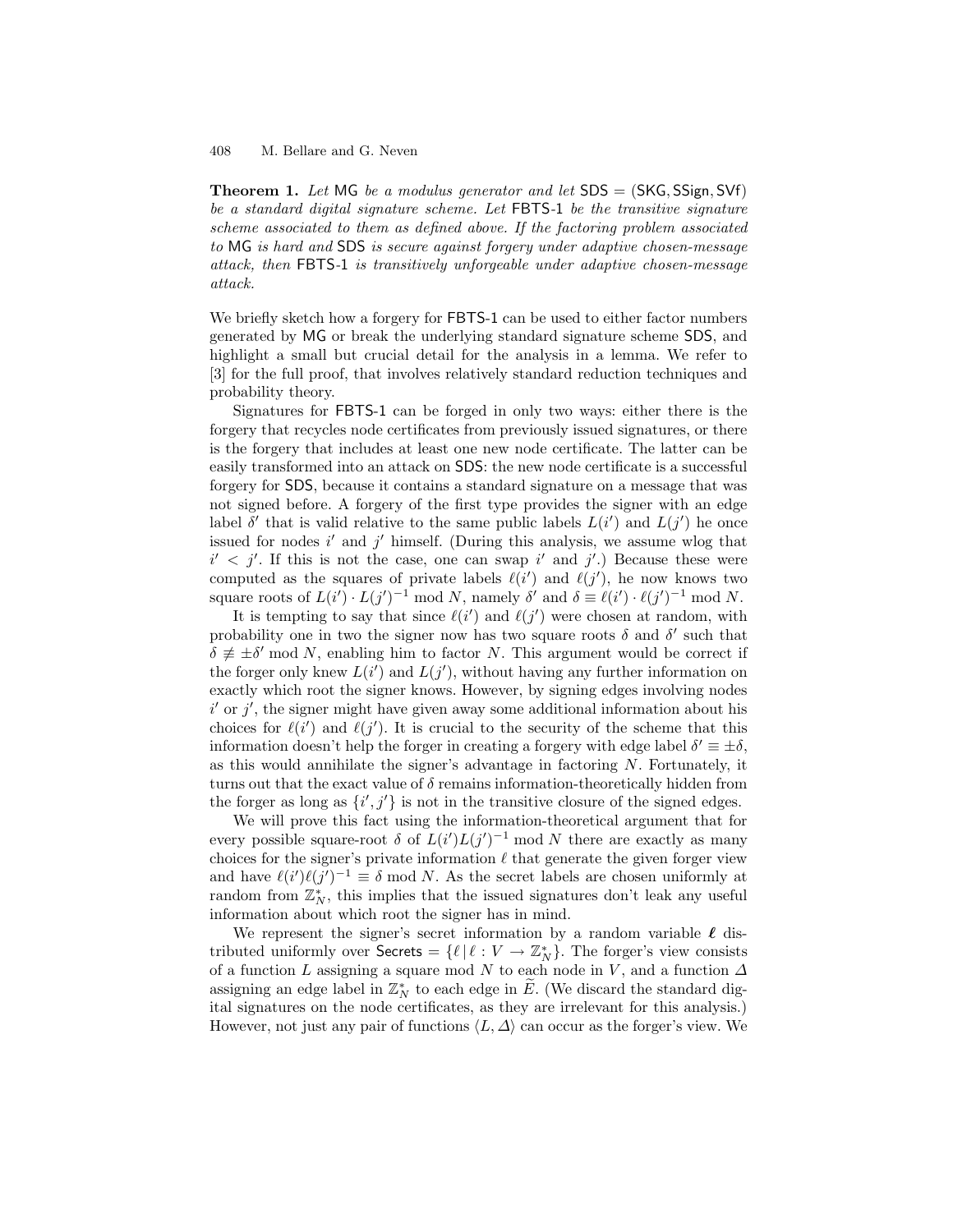say that forger view  $\langle L, \Delta \rangle$  is consistent with  $\ell \in$  Secrets (and vice versa that  $\ell$ is consistent with  $\langle L, \Delta \rangle$  if and only if

$$
L(i) \equiv \ell(i)^2 \bmod N \quad \text{for all } i \in V \tag{1}
$$

$$
\Delta(i,j) \equiv \ell(i)\ell(j)^{-1} \bmod N \quad \text{for all } \{i,j\} \in \widetilde{E}, \ i < j \tag{2}
$$

The set of all possible forger views Views can then be defined as the set of all pairs  $\langle L, \Delta \rangle$  that are consistent with some  $\ell \in$  Secrets. The actual view of the forger is a random variable **View** distributed over Views as induced by  $\ell$ . The following lemma states that for every  $\langle L, \Delta \rangle \in \mathsf{V}$ iews and for every  $\{i', j'\} \notin \widetilde{E}$ , any square root  $\delta$  of  $L(i')L(j')^{-1} \mod N$  is equally likely to be  $\delta \equiv \ell(i')\ell(j')^{-1} \mod N$  when given only **View** =  $\langle L, \Delta \rangle$ , and hence that no forger, on input only **View**, can predict  $\delta$  with higher probability of success than random guessing. The following lemma formalizes this idea and is proven in the full version of this paper [3].

**Lemma 1.** For any  $\langle L, \Delta \rangle \in \text{Views},$  for any  $\{i', j'\} \notin \widetilde{E}$  and for any  $\delta \in \mathbb{Z}_N^*$ <br>with  $\delta^2 \equiv L(i')L(j')^{-1} \bmod N$ :

$$
\Pr\left[\boldsymbol{\delta} \equiv \delta \bmod N \mid \text{View} = \langle L, \Delta \rangle\right] = \frac{1}{4} \cdot \blacksquare
$$

## 4 Eliminating Node Certificates via Hashing

THE IDEA. The MRTS and FBTS-1 schemes rely on an underlying standard digital signature scheme to convince the verifier that the public label  $L(i)$  was associated to node  $i$  by the signer, and was not generated by some fraudulent third party. The disadvantage of this approach is that the signer has to provide the verifier with all necessary node certificates, thereby increasing the signature size as well as the computational cost for signing and verifying. In this section we show how the need for node certificates can be eliminated by specifying the public labels  $L(i)$  via the output of a hash function on input i. No explicit certification is attached to this value. Rather, we will be able to show that the edge label provides an "implicit authentication" of the associated node label that suffices to be able to prove that the scheme is transitively unforgeable under adaptive chosen-message attack assuming the hardness of factoring, in a model where the hash function is based on a random oracle.

The hash function. The first thought regarding transforming FBTS-1 based on this idea is to simply let  $L(i) = H(i)$  where H is some public hash function. However,  $L(i)$  needs to be a quadratic residue in  $\mathbb{Z}_N^*$ , where N is the signer's modulus, and this needs to be verifiable given  $N$  alone. In practice  $H$  must be built via a cryptographic hash function like SHA-1, which returns 160 bits. Standard techniques [5] can be used to build H from h so that it has range  $\mathbb{Z}_N^*$ , exploiting the fact that  $\mathbb{Z}_N^*$  is dense in  $\{0,1\}^k$  where  $2^{k-1} \leq N < 2^k$  and that membership in  $\mathbb{Z}_N^*$  can be tested in poly $(k)$  time given N. However, given that no polynomial-time algorithm to test quadratic residuosity is known, there is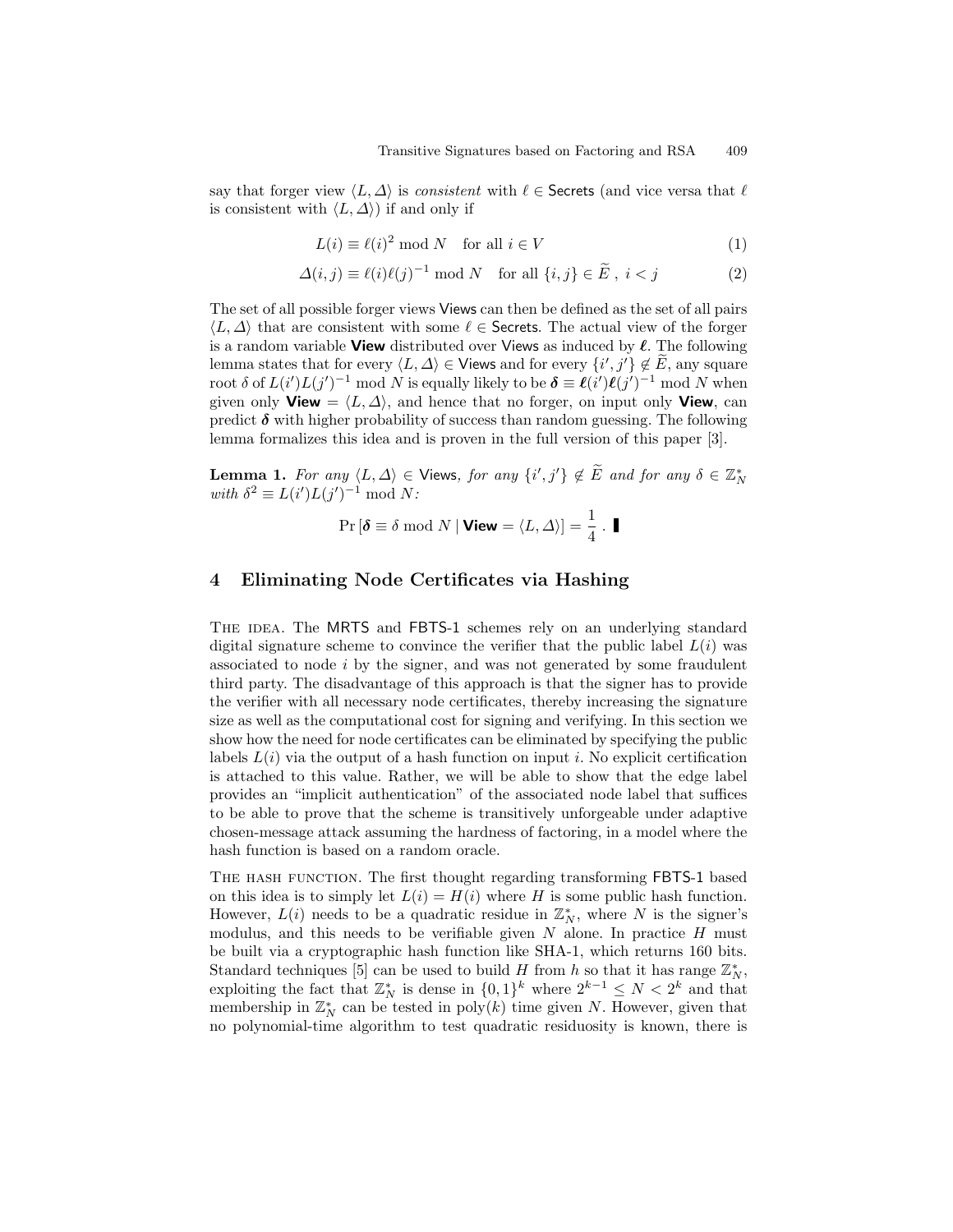no practical way to ensure that  $H(i)$  is a quadratic residue while being able to verify this given N.

We could set  $L(i) = H(i)^2 \text{ mod } N$  but this reveals a square-root of  $L(i)$  which makes the scheme insecure. Instead, reusing ideas from [1] and [13], we let the signer choose N to be a Blum integer (i.e.  $N = pq$  with p and q primes such that  $p \equiv q \equiv 3 \mod 4$ ). Then it is well-known that exactly one square-root (called the principal one) of each square is itself a square mod  $N$ . As a consequence, every square mod  $N$  is also a fourth power mod  $N$ , and has exactly four fourth roots. Now we will choose  $L(i)$ ,  $\ell(i)$  such that  $L(i) \equiv H(i)^2 \equiv \ell(i)^4 \mod N$  where H is a hash function with range  $\mathbb{Z}_N^*[+1]$ , the elements of  $\mathbb{Z}_N^*$  with Jacobi symbol  $+1$ . Since the Jacobi symbol can be computed in polynomial time given N, such a hash function can be easily built starting from a cryptographic hash function.

THE FBTS-2 SCHEME. A modulus generator BG (as defined in Section 3), is said to be a *Blum modulus generator* if the primes  $p, q$  satisfy  $p \equiv q \equiv 3 \pmod{4}$ . We associate to any given Blum modulus generator  $BG$  a transitive signature scheme FBTS-2 =  $(TKG, TSign, TVf, Comp)$  defined as follows:

- TKG, on input  $1^k$ , runs BG( $1^k$ ) to obtain  $(N, p, q)$  and outputs  $tpk = N$ as the public key and  $tsk = (N, p, q)$  as the matching secret key. All the following algorithms are now assumed to have oracle access to a function  $H_N: \{0,1\}^* \to \mathbb{Z}_N^*[+1].$
- **TSign** maintains state  $(V, \ell)$  where  $V \subseteq \mathbb{N}$  is the set of all queried nodes and the function  $\ell: V \to \mathbb{Z}_N^*$  assigns to each node  $i \in V$  a secret label  $\ell(i) \in \mathbb{Z}_N^*$ . When invoked on inputs  $tsk, i, j$ , meaning when asked to produce a signature on edge  $\{i, j\}$ , it does the following:

If 
$$
j < i
$$
 then  $l \leftarrow j$ ;  $j \leftarrow i$ ;  $i \leftarrow l$  // swap  $i$  and  $j$  if necessary. If  $i \notin V$  then  $V \leftarrow V \cup \{i\}$ ;  $L(i) \leftarrow H_N(i)^2 \mod N$ ;  $\ell(i) \leftarrow L(i)^{\frac{1}{4}} \mod N$ . If  $j \notin V$  then  $V \leftarrow V \cup \{j\}$ ;  $L(j) \leftarrow H_N(j)^2 \mod N$ ;  $\ell(j) \leftarrow L(j)^{\frac{1}{4}} \mod N$ .

$$
\delta \leftarrow \ell(i)\ell(j)^{-1} \bmod N
$$

where the notation  $x \stackrel{R}{\leftarrow} (y)^{\frac{1}{4}} \mod N$  means that x is chosen at random from all fourth roots of  $y \mod N$ . (These roots can be efficiently computed using the prime factors p and q.) Return  $\delta$  as the signature on  $\{i, j\}$ .

- TVf, on input  $tpk = N$ , nodes  $i, j$  and a signature  $\delta$ , first swaps i and j if  $j < i$ . It returns 1 if  $H_N(i)^2 \equiv \delta^4 H_N(j)^2 \mod N$  and returns 0 otherwise.
- Comp on input nodes  $i, j, k$  and signatures  $\delta_1, \delta_2$ , proceeds as follows: If  $j < i$  then  $\delta_1 \leftarrow \delta_1^{-1} \mod N$  ; If  $k < j$  then  $\delta_2 \leftarrow \delta_2^{-1} \mod N$  $\delta \leftarrow \delta_1 \cdot \delta_2 \mod N$

and outputs  $\delta$  as the transitive composition.

A proof by induction can be used to show the following.

Proposition 2. The FBTS-2 transitive signature scheme described above satisfies the correctness requirement of Definition 1.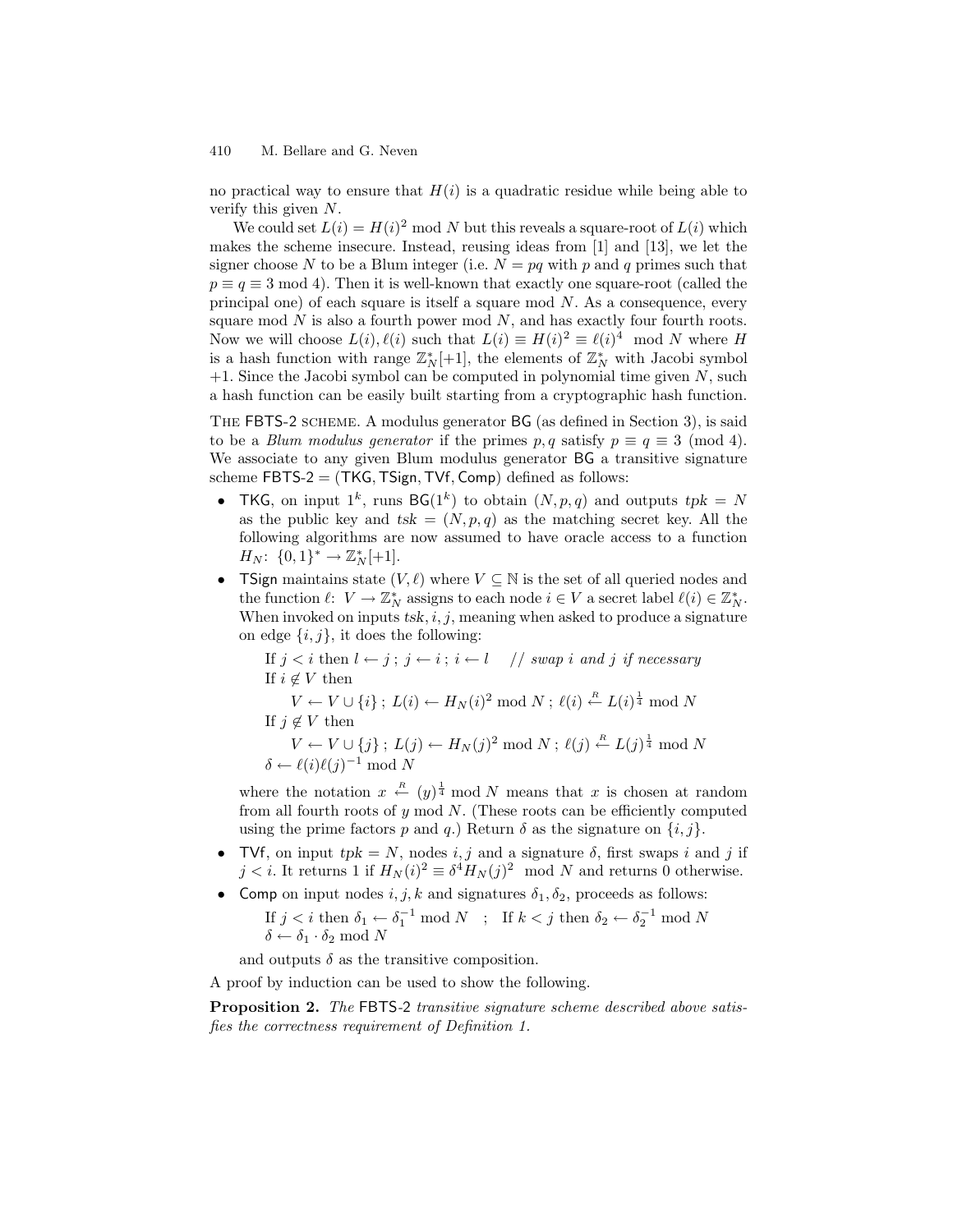COMPUTATIONAL COSTS. Since half of the elements in  $\mathbb{Z}_N^*$  have Jacobi symbol +1, a hash function evaluation requires the computation of two Jacobi symbols on average, which takes time quadratic in  $|N|$ . Computing square roots, however, is cubic in  $|N|$ , so the computation of the fourth roots (by extracting square roots twice) will dominate the cost of generating signatures. Verification and composition of signatures involve multiplications, inverses and Jacobi symbols mod N, all of which are operations quadratic in  $|N|$ .

SECURITY. In [3], we prove breaking the FBTS-2 scheme equivalent to factoring in the random oracle model. This means that in the experiment  $\text{Exp}_{\text{FBTS-2},F}^{\text{tu-cma}}(k)$ used to define the advantage of an adversary  $F$ , the function  $H_N$  is assumed to be chosen at random from the space of all functions mapping  $\{0,1\}^*$  to  $\mathbb{Z}_N^*[+1]$ . The result is stated as a theorem below.

Theorem 2. Let BG be a Blum modulus generator. Let FBTS-2 be the transitive signature scheme as defined above. If the factoring problem associated to BG is hard, then FBTS-2 is transitively secure against forgery under adaptive chosenmessage attack in the random oracle model.

# 5 Transitive Signatures based on RSA

In [12], Micali and Rivest mentioned the following scheme as a simpler scheme that can only be proven secure against a static forger, meaning that the forger must commit to all of his oracle queries before seeing the responses to any of them. While we still don't know how to prove security against an adaptive forger assuming only the one-wayness of RSA (and whether this can be done at all), we revisit the scheme here to prove it secure under the assumption that the one-more RSA-inversion problem, as described in the introduction, is hard.

In analogy with the modulus generator of the previous section, we define an RSA key generator RG as a randomized, polynomial-time algorithm that on input 1<sup>k</sup> outputs a tuple  $(N, e, d)$  where  $2^{k-1} \le N < 2^k$  and  $ed \equiv 1 \mod \varphi(N)$ . We do not restrict the type of generator, but only assume that its associated one-more RSA-inversion problem is hard.

The RSATS-1 scheme. We associate to any RSA key generator RG and to any standard digital signature scheme SDS = (SKG, SSign, SVf) a transitive signature scheme  $RSATS-1 = (TKG, TSign, TVf, Comp)$  defined as follows:

- TKG runs  $SKG(1^k)$  to generate a key pair  $(spk, ssk)$  for SDS and runs RG $(1^k)$ to generate an RSA key  $(N, e, d)$ . It outputs  $tpk = (N, e, spk)$  as the public key and  $tsk = (N, d, ssk)$  as the matching secret key.
- The signing algorithm TSign is identical to that of the FBTS-1 scheme, except that now the public label  $L(i)$  for node i is computed as  $L(i) \equiv$  $\ell(i)^e$  mod N. The state information kept, the way of creating node certificates and the way of constructing the signature remain unchanged.
- The verification algorithm TVf is also very similar to that of FBTS-1: the only difference is the test on the edge label, which now consists of checking that  $L_i \equiv \delta^e L_j \text{ mod } N$ .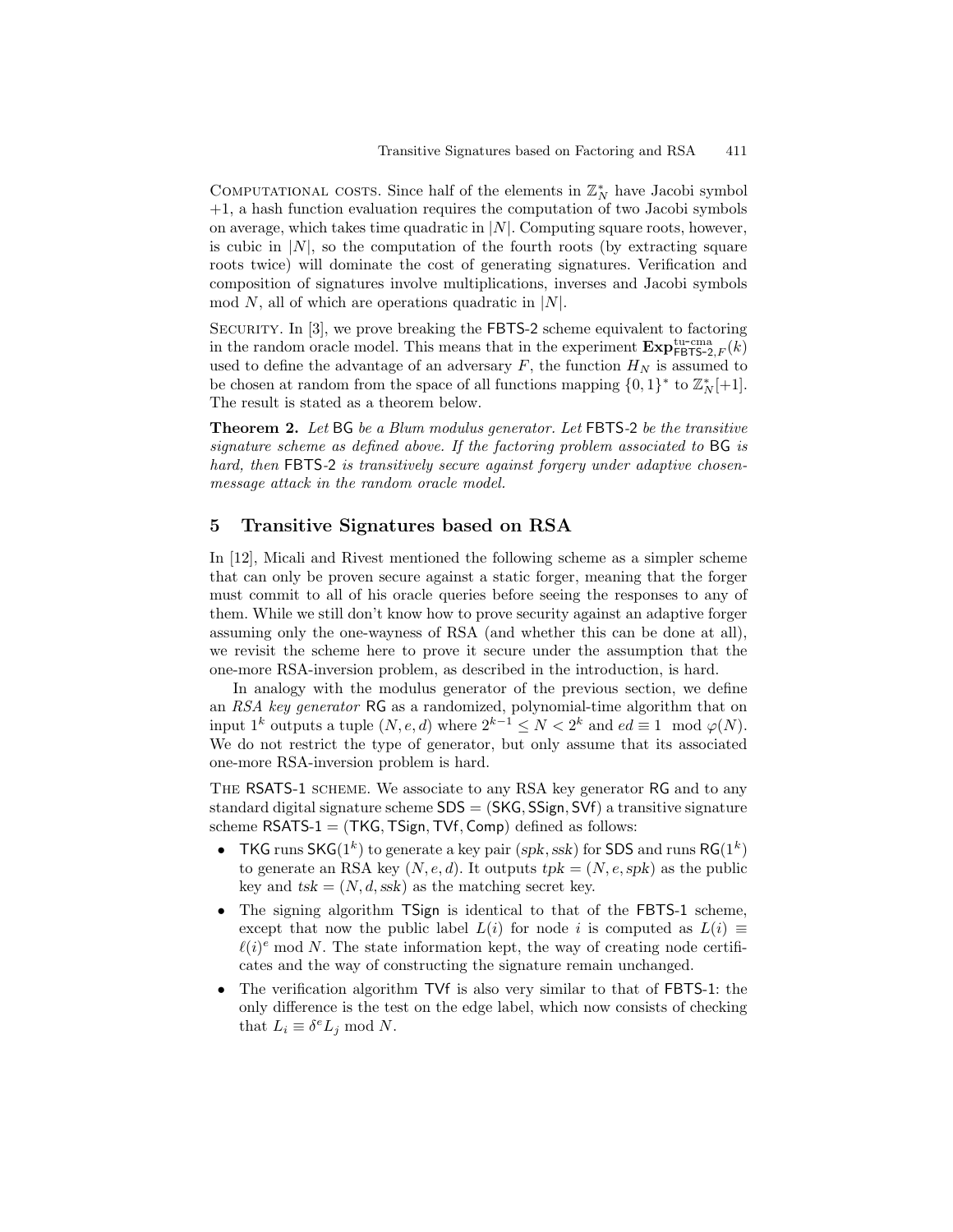- 412 M. Bellare and G. Neven
- The Comp algorithm is perfectly identical to the composition algorithm of FBTS-1.

The scheme described above can be shown to satisfy the correctness requirement of Definition 1 using a proof by induction.

COMPUTATIONAL COSTS. Depending on the actual implementation of RSA, its computational overhead probably dominates over quadratic-time operations such as multiplications and inverses mod  $N$ . The generation of a transitive signature needs in the worst case two RSA encryptions, and two standard signatures for the node certificates. Signature verification takes one RSA encryption and two standard signature verifications, while quadratic operations are predominant in the composition algorithm.

Security of RSATS-1. The security analysis for this scheme against an adaptive forger is very similar to the analysis of FBTS-1, except that this time the certificate-recycling type of forgery can be proven equivalent to solving the onemore RSA-inversion problem associated to RG. The proof for the following theorem is given in [3].

**Theorem 3.** Let RG be an RSA key generator and let  $SDS = (SKG, SSign, SVf)$ be a standard digital signature scheme. Let RSATS-1 be the transitive signature scheme as defined above. If the one-more RSA-inversion problem associated to RG is hard and SDS is secure against forgery under adaptive chosen-message attack, then RSATS-1 is transitively secure against forgery under adaptive chosenmessage attack.

The RSATS-2 scheme. The idea of replacing node certificates by a suitable hash function can also be applied to the RSATS-1 scheme. Since this time the public labels are uniformly distributed over the whole of  $\mathbb{Z}_N^*$ , we can use a hash function  $H_N : \mathbb{N} \to \mathbb{Z}_N^*$  to directly map node i to its public label  $L(i) = H_N(i)$ . The unambiguous invertibility of RSA encryption allows for the first completely stateless signature algorithm: the signature for edge  $\{i, j\}$  (swapping i and j if  $j < i$ ) is computed as  $\delta \equiv (H_N(i) \cdot H_N(j)^{-1})^d \mod N$ . The verification of signature  $\delta$  for edge  $\{i, j\}$ ,  $i < j$ , is done by checking that  $H_N(i) \equiv \delta^e H_N(j)$  mod N. Composition of signatures works as in the FBTS-2 scheme by multiplying the (if necessary inverted) edge labels. The proofs of correctness and security (in the random oracle model, assuming that the one-more RSA-inversion problem associated to RG is hard) are very similar to those given for RSATS-1 and were hence omitted.

# Acknowledgments

Mihir Bellare is supported in part by NSF grant CCR-0098123, NSF grant ANR-0129617, and an IBM Faculty Partnership Development Award. Gregory Neven is supported by a Research Assistantship and a travel credit from the Fund for Scientific Research, Flanders (Belgium) (F.W.O.–Vlaanderen). Work done while Gregory was visiting UCSD.